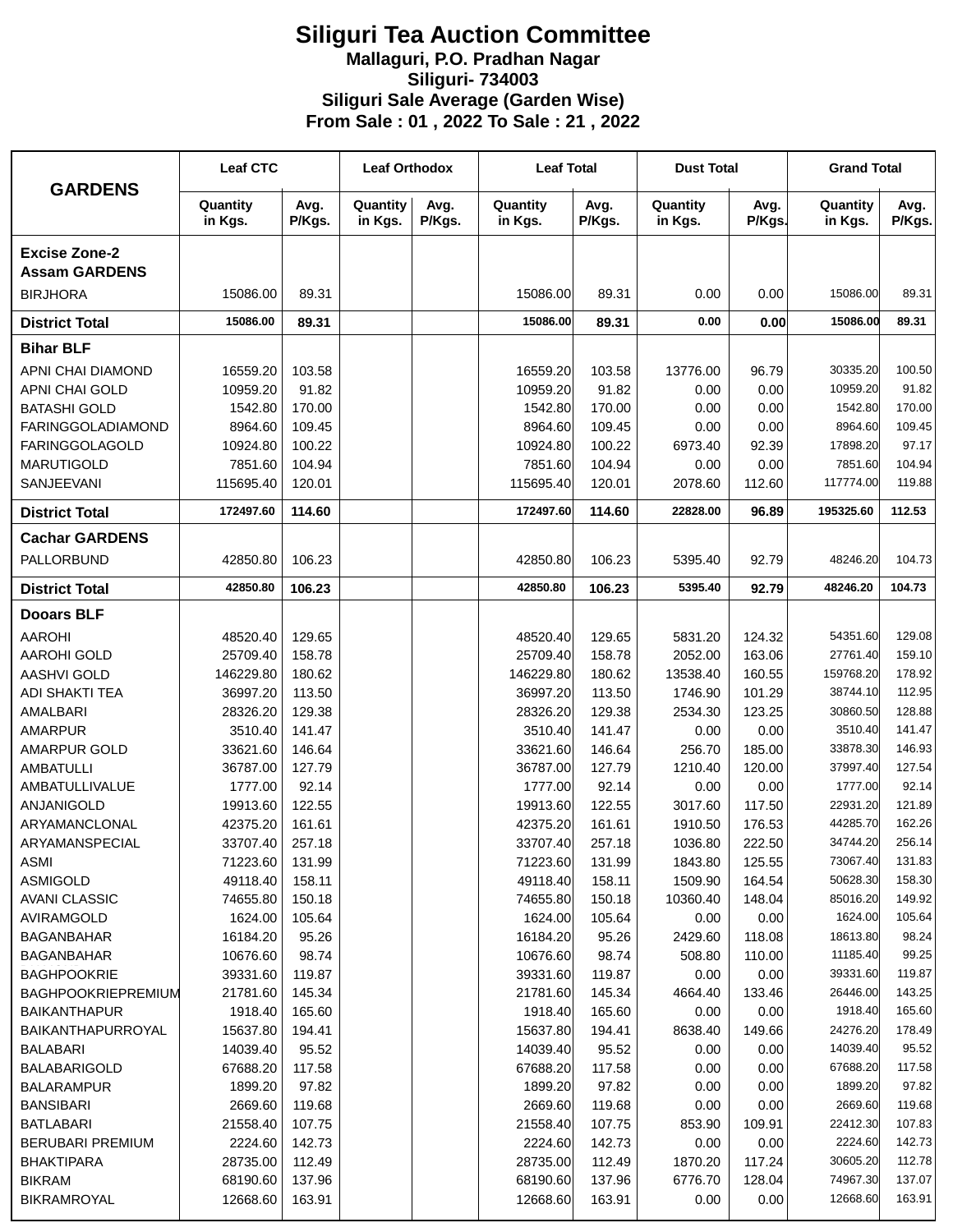|                                          | <b>Leaf CTC</b>      |                  | <b>Leaf Orthodox</b> |                | <b>Leaf Total</b>    |                  | <b>Dust Total</b>   |                  | <b>Grand Total</b>  |                  |
|------------------------------------------|----------------------|------------------|----------------------|----------------|----------------------|------------------|---------------------|------------------|---------------------|------------------|
| <b>GARDENS</b>                           | Quantity<br>in Kgs.  | Avg.<br>P/Kgs.   | Quantity<br>in Kgs.  | Avg.<br>P/Kgs. | Quantity<br>in Kgs.  | Avg.<br>P/Kgs.   | Quantity<br>in Kgs. | Avg.<br>P/Kgs.   | Quantity<br>in Kgs. | Avg.<br>P/Kgs.   |
| <b>Excise Zone-2</b>                     |                      |                  |                      |                |                      |                  |                     |                  |                     |                  |
| <b>BLK</b>                               | 6254.80              | 124.80           |                      |                | 6254.80              | 124.80           | 820.80              | 111.00           | 7075.60             | 123.20           |
| <b>BLK SUPREME</b>                       | 21440.00             | 126.25           |                      |                | 21440.00             | 126.25           | 1213.10             | 113.29           | 22653.10            | 125.55           |
| CHINU TEA GOLD                           | 332.20               | 95.00            |                      |                | 332.20               | 95.00            | 0.00                | 0.00             | 332.20              | 95.00            |
| <b>DEBNAGAR</b>                          | 15919.20             | 141.83           |                      |                | 15919.20             | 141.83           | 0.00                | 0.00             | 15919.20            | 141.83           |
| <b>DEVSHREE</b>                          | 1629.60              | 104.05           |                      |                | 1629.60              | 104.05           | 820.80              | 100.00           | 2450.40             | 102.70           |
| DEVSHREE ROYAL                           | 11612.20             | 107.09           |                      |                | 11612.20             | 107.09           | 826.40              | 100.00           | 12438.60            | 106.62           |
| <b>DEWANBARI</b>                         | 626.80               | 122.29           |                      |                | 626.80               | 122.29           | 0.00                | 0.00             | 626.80              | 122.29           |
| <b>DHANTALA TEA</b>                      | 104217.00            | 132.74           |                      |                | 104217.00            | 132.74           | 4467.20             | 115.57           | 108684.20           | 132.03           |
| DHARLA PREMIUM                           | 1115.60              | 136.69           |                      |                | 1115.60              | 136.69           | 694.40              | 135.00           | 1810.00             | 136.04           |
| <b>GAGANBARI</b>                         | 47162.40             | 120.72           |                      |                | 47162.40             | 120.72           | 1698.80             | 120.44           | 48861.20            | 120.71           |
| GAGANBARIVALUE                           | 4142.80              | 114.06           |                      |                | 4142.80              | 114.06           | 0.00                | 0.00             | 4142.80             | 114.06           |
| <b>GANGA BIHARI</b>                      | 3854.00              | 143.80           |                      |                | 3854.00              | 143.80           | 446.70              | 156.00           | 4300.70             | 145.07           |
| <b>GARAMVALLEY</b>                       | 30359.20             | 102.85           |                      |                | 30359.20             | 102.85           | 0.00                | 0.00             | 30359.20            | 102.85           |
| GARAMVALLEYGOLD                          | 14806.00             | 115.96           |                      |                | 14806.00             | 115.96           | 998.50              | 120.28           | 15804.50            | 116.23           |
| <b>GEETATEADIAMOND</b>                   | 13032.80             | 155.07           |                      |                | 13032.80             | 155.07           | 0.00                | 0.00             | 13032.80            | 155.07           |
| <b>GEETATEAGOLD</b>                      | 38934.80             | 145.98           |                      |                | 38934.80             | 145.98           | 2058.90             | 131.23           | 40993.70            | 145.24<br>109.19 |
| <b>GREENTOUCHROYAL</b>                   | 5264.00              | 109.19<br>119.08 |                      |                | 5264.00              | 109.19           | 0.00<br>2587.00     | 0.00             | 5264.00<br>39559.80 | 118.61           |
| <b>HARSINGPUR</b><br><b>INDIRAGOLD</b>   | 36972.80<br>21909.00 | 131.03           |                      |                | 36972.80<br>21909.00 | 119.08<br>131.03 | 5951.30             | 111.84<br>122.69 | 27860.30            | 129.25           |
| <b>INDIRATEA</b>                         | 15630.80             | 113.28           |                      |                | 15630.80             | 113.28           | 8029.00             | 117.59           | 23659.80            | 114.75           |
| <b>JAI JALPESHBARI</b>                   | 11839.80             | 129.33           |                      |                | 11839.80             | 129.33           | 800.40              | 114.00           | 12640.20            | 128.36           |
| <b>JAIJALPESHBARISHG</b>                 | 19892.40             | 117.91           |                      |                | 19892.40             | 117.91           | 4728.00             | 120.86           | 24620.40            | 118.47           |
| <b>JALPARA</b>                           | 20643.00             | 131.79           |                      |                | 20643.00             | 131.79           | 2023.20             | 135.32           | 22666.20            | 132.10           |
| <b>JALPARA ROYAL</b>                     | 2327.20              | 157.26           |                      |                | 2327.20              | 157.26           | 224.70              | 133.00           | 2551.90             | 155.13           |
| <b>JAMUNBARI</b>                         | 18710.80             | 103.45           |                      |                | 18710.80             | 103.45           | 2783.20             | 96.00            | 21494.00            | 102.48           |
| <b>JOREDIGHIGOLD</b>                     | 37234.60             | 116.67           |                      |                | 37234.60             | 116.67           | 8480.00             | 110.49           | 45714.60            | 115.52           |
| <b>KADMABARI</b>                         | 24060.60             | 120.13           |                      |                | 24060.60             | 120.13           | 4640.80             | 112.47           | 28701.40            | 118.89           |
| <b>KADMABARI GOLD</b>                    | 86667.80             | 129.29           |                      |                | 86667.80             | 129.29           | 10155.70            | 126.85           | 96823.50            | 129.03           |
| KAILASHGOLD                              | 2048.40              | 104.22           |                      |                | 2048.40              | 104.22           | 0.00                | 0.00             | 2048.40             | 104.22           |
| KAIRASUPREME                             | 3154.80              | 92.54            |                      |                | 3154.80              | 92.54            | 0.00                | 0.00             | 3154.80             | 92.54            |
| <b>KALIAPANI</b>                         | 70486.00             | 121.22           |                      |                | 70486.00             | 121.22           | 0.00                | 0.00             | 70486.00            | 121.22           |
| KARALI-SUPRIM                            | 38688.40             | 139.75           |                      |                | 38688.40             | 139.75           | 3682.30             | 140.88           | 42370.70            | 139.85           |
| <b>KASHI</b>                             | 13266.40             | 116.74           |                      |                | 13266.40             | 116.74           | 2403.60             | 111.05           | 15670.00            | 115.87           |
| KAWAGUB TEA GOLD                         | 1756.60              | 109.51           |                      |                | 1756.60              | 109.51           | 514.40              | 107.00           | 2271.00             | 108.94           |
| <b>LAKHIPUR</b>                          | 204.20               | 100.00           |                      |                | 204.20               | 100.00           | 0.00                | 0.00             | 204.20              | 100.00           |
| <b>LAKHIPUR PADMA</b>                    | 656.40               | 106.00           |                      |                | 656.40               | 106.00           | 0.00                | 0.00             | 656.40              | 106.00           |
| <b>LAKHIPUR PREMIUM</b>                  | 40289.40             | 131.97           |                      |                | 40289.40             | 131.97           | 2301.20             | 128.03           | 42590.60            | 131.75           |
| LAXMIBARI                                | 21608.40             | 98.83            |                      |                | 21608.40             | 98.83            | 0.00                | 0.00             | 21608.40            | 98.83            |
| LAXMIBARISUPREME                         | 51572.20             | 111.78           |                      |                | 51572.20             | 111.78           | 0.00                | 0.00             | 51572.20            | 111.78           |
| MAHALAXMI                                | 13662.80             | 113.10           |                      |                | 13662.80             | 113.10           | 6274.00             | 119.98           | 19936.80            | 115.27           |
| <b>MAHALAXMI GOLD</b>                    | 6596.20              | 132.98           |                      |                | 6596.20              | 132.98           | 0.00                | 0.00             | 6596.20             | 132.98           |
| MAHANVITA                                | 90700.40             | 116.16           |                      |                | 90700.40             | 116.16           | 1248.80             | 105.00           | 91949.20            | 116.01           |
| <b>MAHAVIR</b>                           | 6628.00              | 185.37           |                      |                | 6628.00              | 185.37           | 126.70              | 221.00           | 6754.70             | 186.04           |
| <b>MAIJONGBARI</b>                       | 14733.80             | 120.74           |                      |                | 14733.80             | 120.74           | 3591.00             | 118.85           | 18324.80            | 120.37           |
| <b>MAIJONGBARIPREMIUM</b>                | 30717.40             | 135.67           |                      |                | 30717.40             | 135.67           | 1675.50             | 128.85           | 32392.90<br>771.40  | 135.31<br>111.00 |
| MANGALBARI                               | 771.40<br>16838.00   | 111.00<br>117.85 |                      |                | 771.40<br>16838.00   | 111.00<br>117.85 | 0.00<br>774.40      | 0.00<br>96.00    | 17612.40            | 116.89           |
| MANGALBARI GOLD<br>MANGALBARIGOLD24CARAT | 57587.00             | 129.56           |                      |                | 57587.00             | 129.56           | 5404.00             | 119.70           | 62991.00            | 128.71           |
| <b>MANJIRA</b>                           | 42856.20             | 127.00           |                      |                | 42856.20             | 127.00           | 792.40              | 146.00           | 43648.60            | 127.35           |
| <b>MANJIRA VALUE</b>                     | 0.00                 | 0.00             |                      |                | 0.00                 | 0.00             | 815.20              | 113.00           | 815.20              | 113.00           |
| <b>MANVI</b>                             | 85990.60             | 121.01           |                      |                | 85990.60             | 121.01           | 5505.80             | 109.61           | 91496.40            | 120.32           |
| <b>MAYAJUKTA CLONAL</b>                  | 1467.80              | 112.09           |                      |                | 1467.80              | 112.09           | 804.40              | 119.00           | 2272.20             | 114.53           |
| MAYAJUKTA GOLD                           | 25650.00             | 118.86           |                      |                | 25650.00             | 118.86           | 1014.80             | 116.27           | 26664.80            | 118.76           |
| <b>MAYAJUKTA SUPREME</b>                 | 819.80               | 159.00           |                      |                | 819.80               | 159.00           | 0.00                | 0.00             | 819.80              | 159.00           |
| MAYNABARI ROYAL                          | 4154.60              | 122.02           |                      |                | 4154.60              | 122.02           | 0.00                | 0.00             | 4154.60             | 122.02           |
| MAYNABARI SUPREME                        | 61131.00             | 128.51           |                      |                | 61131.00             | 128.51           | 797.10              | 109.23           | 61928.10            | 128.26           |
| MAZHABARI ROYAL                          | 2011.20              | 113.00           |                      |                | 2011.20              | 113.00           | 0.00                | 0.00             | 2011.20             | 113.00           |
| <b>MOHEPOOKRIE</b>                       | 13533.60             | 111.84           |                      |                | 13533.60             | 111.84           | 774.40              | 105.00           | 14308.00            | 111.47           |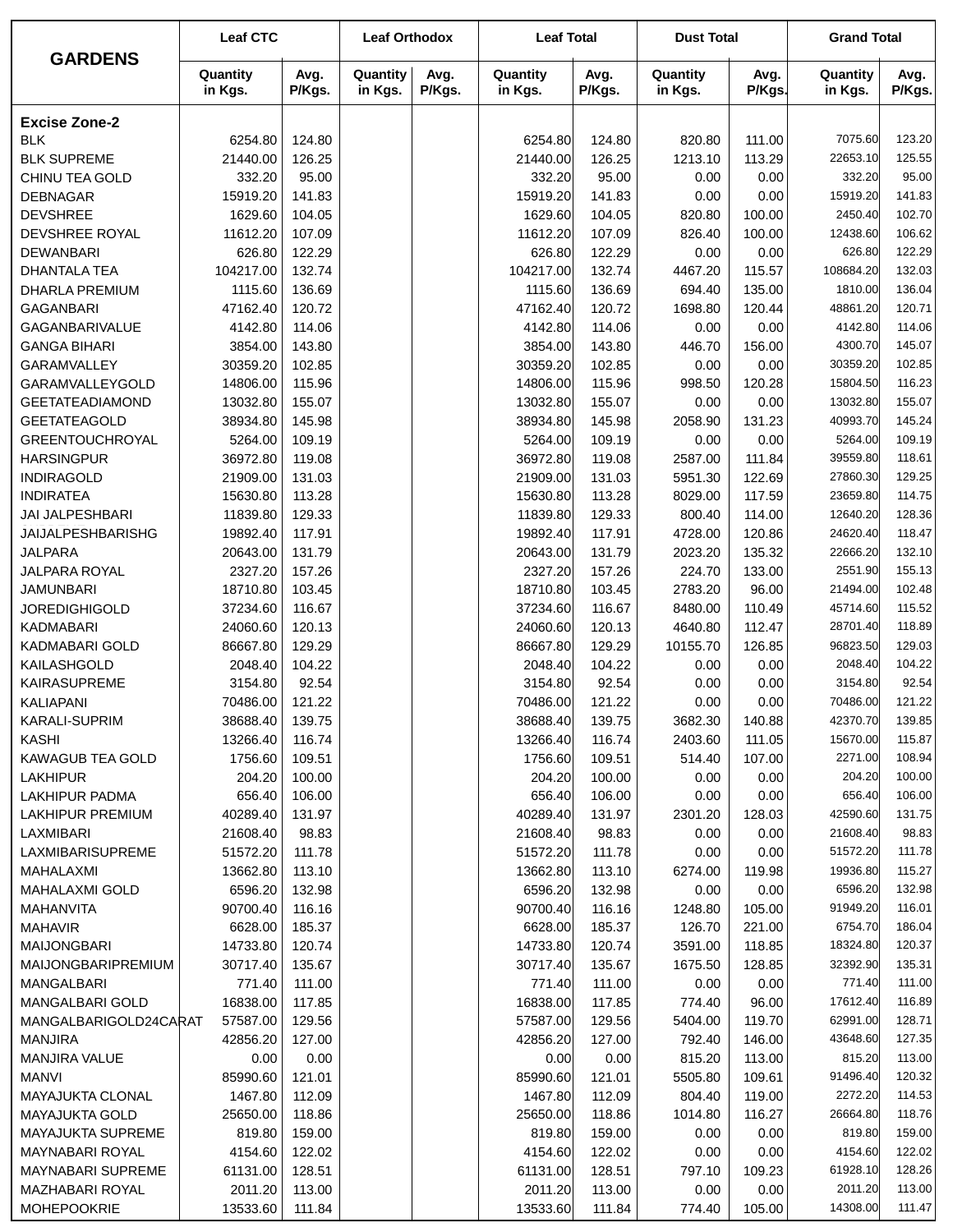| <b>GARDENS</b>                     | <b>Leaf CTC</b>     |                  | <b>Leaf Orthodox</b> |                | <b>Leaf Total</b>   |                  | <b>Dust Total</b>   |                | <b>Grand Total</b>  |                  |  |
|------------------------------------|---------------------|------------------|----------------------|----------------|---------------------|------------------|---------------------|----------------|---------------------|------------------|--|
|                                    | Quantity<br>in Kgs. | Avg.<br>P/Kgs.   | Quantity<br>in Kgs.  | Avg.<br>P/Kgs. | Quantity<br>in Kgs. | Avg.<br>P/Kgs.   | Quantity<br>in Kgs. | Avg.<br>P/Kgs. | Quantity<br>in Kgs. | Avg.<br>P/Kgs.   |  |
| <b>Excise Zone-2</b>               |                     |                  |                      |                |                     |                  |                     |                |                     |                  |  |
| <b>MOHINIPUR</b>                   | 21273.00            | 140.01           |                      |                | 21273.00            | 140.01           | 2400.60             | 160.40         | 23673.60            | 142.08           |  |
| <b>MOKRARIGOLD</b>                 | 2132.20             | 134.26           |                      |                | 2132.20             | 134.26           | 0.00                | 0.00           | 2132.20             | 134.26           |  |
| <b>MOODHUBARI</b>                  | 2825.60             | 193.45           |                      |                | 2825.60             | 193.45           | 0.00                | 0.00           | 2825.60             | 193.45           |  |
| MOODHUBARI SPECIAL                 | 1182.80             | 225.00           |                      |                | 1182.80             | 225.00           | 0.00                | 0.00           | 1182.80             | 225.00           |  |
| <b>MORPANI ROYAL</b>               | 54120.20            | 143.86           |                      |                | 54120.20            | 143.86           | 566.70              | 150.00         | 54686.90            | 143.92           |  |
| MORPANIGOLD                        | 55640.20            | 133.51           |                      |                | 55640.20            | 133.51           | 3298.60             | 117.01         | 58938.80            | 132.59           |  |
| MUDIPARA ROYAL                     | 24618.20            | 142.16           |                      |                | 24618.20            | 142.16           | 2193.20             | 122.17         | 26811.40            | 140.52           |  |
| MUDIPARAVALUE                      | 8658.20             | 113.00           |                      |                | 8658.20             | 113.00           | 0.00                | 0.00           | 8658.20             | 113.00           |  |
| <b>NOWALBARI</b>                   | 2386.40             | 144.24           |                      |                | 2386.40             | 144.24           | 0.00                | 0.00           | 2386.40             | 144.24           |  |
| <b>NOWAPARA</b>                    | 17820.40            | 135.63           |                      |                | 17820.40            | 135.63           | 3097.60             | 139.66         | 20918.00            | 136.23<br>171.97 |  |
| NOWAPARA ROYAL<br>NOWAPARA SPECIAL | 16188.80<br>591.40  | 180.99<br>144.00 |                      |                | 16188.80<br>591.40  | 180.99<br>144.00 | 4385.60<br>0.00     | 138.68         | 20574.40<br>591.40  | 144.00           |  |
| PADANJALI                          | 191893.40           | 119.17           |                      |                | 191893.40           | 119.17           | 26028.10            | 0.00<br>113.24 | 217921.50           | 118.46           |  |
| PADANJALIGOLD                      | 12279.60            | 141.76           |                      |                | 12279.60            | 141.76           | 822.10              | 133.46         | 13101.70            | 141.24           |  |
| PADMABARIGOLD                      | 11408.80            | 107.39           |                      |                | 11408.80            | 107.39           | 0.00                | 0.00           | 11408.80            | 107.39           |  |
| <b>PANBARI</b>                     | 7081.20             | 121.60           |                      |                | 7081.20             | 121.60           | 644.40              | 115.00         | 7725.60             | 121.05           |  |
| PANBARIGOLD                        | 102333.40           | 121.08           |                      |                | 102333.40           | 121.08           | 3993.10             | 116.28         | 106326.50           | 120.90           |  |
| PANGABARI                          | 91036.00            | 116.82           |                      |                | 91036.00            | 116.82           | 7431.20             | 114.36         | 98467.20            | 116.64           |  |
| PATHARGHATAGARDENLEAF              | 4298.60             | 265.74           |                      |                | 4298.60             | 265.74           | 0.00                | 0.00           | 4298.60             | 265.74           |  |
| <b>PRAAKRITIK</b>                  | 204350.80           | 110.86           |                      |                | 204350.80           | 110.86           | 10051.40            | 106.21         | 214402.20           | 110.64           |  |
| RADHABARI GOLD                     | 37208.40            | 94.69            |                      |                | 37208.40            | 94.69            | 0.00                | 0.00           | 37208.40            | 94.69            |  |
| SAGARDIGHI                         | 8719.60             | 181.91           |                      |                | 8719.60             | 181.91           | 0.00                | 0.00           | 8719.60             | 181.91           |  |
| <b>SALKABARI</b>                   | 18678.20            | 98.35            |                      |                | 18678.20            | 98.35            | 0.00                | 0.00           | 18678.20            | 98.35            |  |
| <b>SANKALP</b>                     | 18169.40            | 114.07           |                      |                | 18169.40            | 114.07           | 826.40              | 95.00          | 18995.80            | 113.25           |  |
| SANYASIHAT ROYAL                   | 20285.00            | 166.55           |                      |                | 20285.00            | 166.55           | 0.00                | 0.00           | 20285.00            | 166.55           |  |
| <b>SARIAM PREMIUM</b>              | 866.80              | 146.00           |                      |                | 866.80              | 146.00           | 0.00                | 0.00           | 866.80              | 146.00           |  |
| SARODAMONI                         | 28324.80            | 139.54           |                      |                | 28324.80            | 139.54           | 2333.80             | 120.33         | 30658.60            | 138.07           |  |
| SARODAMONIVALUE                    | 2012.80             | 112.77           |                      |                | 2012.80             | 112.77           | 834.40              | 118.00         | 2847.20             | 114.30           |  |
| <b>SATABDI</b>                     | 39978.20            | 122.03           |                      |                | 39978.20            | 122.03           | 3999.30             | 111.99         | 43977.50            | 121.12           |  |
| SATABDI GOLD                       | 88568.00            | 131.81           |                      |                | 88568.00            | 131.81           | 2400.50             | 123.82         | 90968.50            | 131.60           |  |
| <b>SATHGAON</b>                    | 50694.40            | 101.22           |                      |                | 50694.40            | 101.22           | 2987.60             | 99.19          | 53682.00            | 101.11           |  |
| <b>SHIVALICK</b>                   | 18892.20            | 135.06           |                      |                | 18892.20            | 135.06           | 0.00                | $0.00\,$       | 18892.20            | 135.06           |  |
| <b>SHIVALICK ROYAL</b>             | 1787.00             | 134.51           |                      |                | 1787.00             | 134.51           | 0.00                | 0.00           | 1787.00             | 134.51           |  |
| SONAAJULI                          | 18543.20            | 131.21           |                      |                | 18543.20            | 131.21           | 0.00                | 0.00           | 18543.20            | 131.21           |  |
| <b>SONIBARI</b><br>SREERUPADIAMOND | 4455.20<br>17967.80 | 112.06<br>103.87 |                      |                | 4455.20<br>17967.80 | 112.06<br>103.87 | 0.00<br>0.00        | 0.00<br>0.00   | 4455.20<br>17967.80 | 112.06<br>103.87 |  |
| <b>SREERUPAGOLD</b>                | 16123.60            | 101.24           |                      |                | 16123.60            | 101.24           | 0.00                | 0.00           | 16123.60            | 101.24           |  |
| <b>SUDHA</b>                       | 16404.60            | 101.97           |                      |                | 16404.60            | 101.97           | 1825.30             | 95.45          | 18229.90            | 101.32           |  |
| <b>SURUCHI</b>                     | 22341.40            | 97.15            |                      |                | 22341.40            | 97.15            | 462.40              | 102.00         | 22803.80            | 97.25            |  |
| <b>TATOPANI</b>                    | 8433.40             | 135.80           |                      |                | 8433.40             | 135.80           | 2419.60             | 114.45         | 10853.00            | 131.04           |  |
| <b>TATOPANISUPREME</b>             | 8918.60             | 151.76           |                      |                | 8918.60             | 151.76           | 0.00                | 0.00           | 8918.60             | 151.76           |  |
| <b>TEABORN</b>                     | 100286.00           | 121.89           |                      |                | 100286.00           | 121.89           | 3866.60             | 115.98         | 104152.60           | 121.67           |  |
| TELANIPAR ROYAL                    | 3726.80             | 163.59           |                      |                | 3726.80             | 163.59           | 0.00                | 0.00           | 3726.80             | 163.59           |  |
| TELANIPARA                         | 73907.00            | 114.23           |                      |                | 73907.00            | 114.23           | 0.00                | 0.00           | 73907.00            | 114.23           |  |
| <b>TINBIGHA</b>                    | 15285.40            | 121.92           |                      |                | 15285.40            | 121.92           | 6065.70             | 124.80         | 21351.10            | 122.74           |  |
| <b>UTIBLACK</b>                    | 46576.20            | 115.67           |                      |                | 46576.20            | 115.67           | 9185.30             | 110.64         | 55761.50            | 114.84           |  |
| VEERPRIDE                          | 2117.00             | 93.17            |                      |                | 2117.00             | 93.17            | 0.00                | 0.00           | 2117.00             | 93.17            |  |
| YASHIKA GOLD                       | 33646.80            | 129.09           |                      |                | 33646.80            | 129.09           | 1031.10             | 137.25         | 34677.90            | 129.33           |  |
| YASHIKA PREMIUM                    | 19608.80            | 144.30           |                      |                | 19608.80            | 144.30           | 386.70              | 136.00         | 19995.50            | 144.14           |  |
| <b>District Total</b>              | 3890119.80          | 128.86           |                      |                | 3890119.80          | 128.86           | 279077.10           | 123.97         | 4169196.90          | 128.54           |  |
| <b>Dooars GARDENS</b>              |                     |                  |                      |                |                     |                  |                     |                |                     |                  |  |
| AIBHEEL                            | 145885.00           | 301.32           |                      |                | 145885.00           | 301.32           | 14354.70            | 273.28         | 160239.70           | 298.81           |  |
| AMBARIROYAL                        | 143224.20           | 204.74           |                      |                | 143224.20           | 204.74           | 36383.50            | 176.09         | 179607.70           | 198.93           |  |
| ANANDAPURACE                       | 9517.60             | 179.08           |                      |                | 9517.60             | 179.08           | 0.00                | 0.00           | 9517.60             | 179.08           |  |
| ANANDAPURACEGOLD                   | 9097.00             | 180.61           |                      |                | 9097.00             | 180.61           | 927.10              | 160.58         | 10024.10            | 178.76           |  |
| ANANDAPURROYAL                     | 33565.20            | 303.77           |                      |                | 33565.20            | 303.77           | 6352.70             | 264.29         | 39917.90            | 297.48           |  |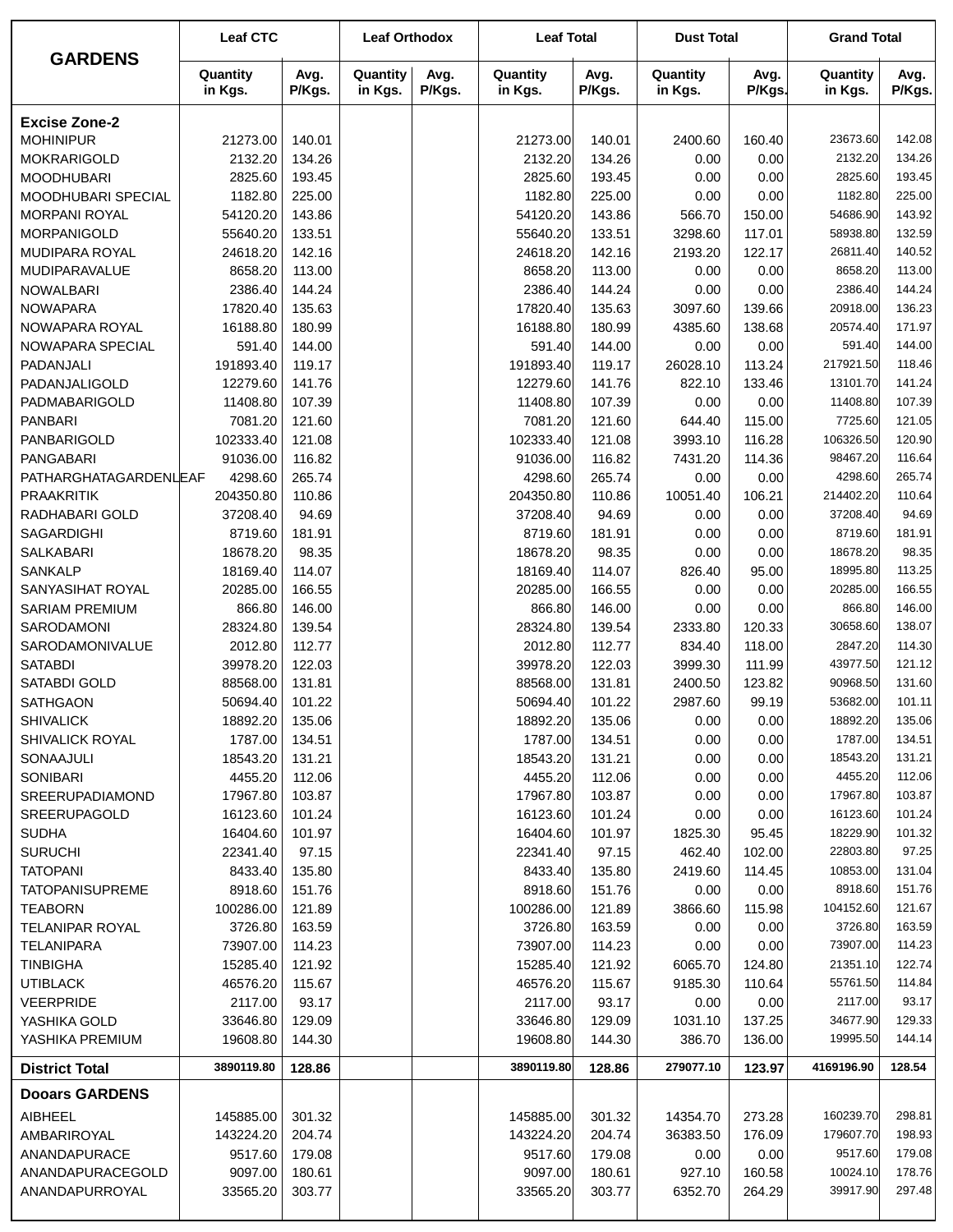|                               | <b>Leaf CTC</b>        |                  | <b>Leaf Orthodox</b> |                | <b>Leaf Total</b>      |                  | <b>Dust Total</b>   |                  | <b>Grand Total</b>     |                  |  |
|-------------------------------|------------------------|------------------|----------------------|----------------|------------------------|------------------|---------------------|------------------|------------------------|------------------|--|
| <b>GARDENS</b>                | Quantity<br>in Kgs.    | Avg.<br>P/Kgs.   | Quantity<br>in Kgs.  | Avg.<br>P/Kgs. | Quantity<br>in Kgs.    | Avg.<br>P/Kgs.   | Quantity<br>in Kgs. | Avg.<br>P/Kgs.   | Quantity<br>in Kgs.    | Avg.<br>P/Kgs.   |  |
| <b>Excise Zone-2</b>          |                        |                  |                      |                |                        |                  |                     |                  |                        |                  |  |
| ANANDAPURSUPREME              | 23358.80               | 252.27           |                      |                | 23358.80               | 252.27           | 5762.30             | 226.70           | 29121.10               | 247.21           |  |
| ARJUNCHANDRA                  | 70688.40               | 186.43           |                      |                | 70688.40               | 186.43           | 446.10              | 153.04           | 71134.50               | 186.22           |  |
| <b>ATIABARI</b>               | 343054.00              | 169.88           |                      |                | 343054.00              | 169.88           | 64208.70            | 163.39           | 407262.70              | 168.85           |  |
| <b>ATIABARI GOLD</b>          | 19029.60               | 248.68           |                      |                | 19029.60               | 248.68           | 1501.20             | 273.27           | 20530.80               | 250.47           |  |
| <b>BAINTGOORIE</b>            | 40982.80               | 223.65           |                      |                | 40982.80               | 223.65           | 14626.40            | 201.01           | 55609.20               | 217.70           |  |
| <b>BAMANDANGA</b>             | 51405.00               | 141.00           |                      |                | 51405.00               | 141.00           | 8771.30             | 131.03           | 60176.30               | 139.55           |  |
| <b>BAMANDANGA SILVER</b>      | 57152.40               | 188.56           |                      |                | 57152.40               | 188.56           | 5522.80             | 165.62           | 62675.20               | 186.54           |  |
| BAMANDANGAGOLD                | 18779.80               | 274.55           |                      |                | 18779.80               | 274.55           | 1146.10             | 184.35           | 19925.90               | 269.36           |  |
| <b>BANARHAT</b>               | 65101.00               | 222.84           |                      |                | 65101.00               | 222.84           | 6617.70             | 217.62           | 71718.70               | 222.36           |  |
| <b>BARADIGHI</b>              | 141018.40              | 260.98           |                      |                | 141018.40              | 260.98           | 22875.70            | 242.20           | 163894.10              | 258.36           |  |
| <b>BATABARI</b>               | 24363.60               | 229.49           |                      |                | 24363.60               | 229.49           | 5086.50             | 206.90           | 29450.10               | 225.59           |  |
| <b>BEECH</b>                  | 206019.60              | 257.54           |                      |                | 206019.60              | 257.54           | 26253.00            | 209.12           | 232272.60              | 252.07           |  |
| <b>BHAGATPURGOLD</b>          | 165569.40              | 242.15           |                      |                | 165569.40              | 242.15           | 16639.60            | 206.94           | 182209.00              | 238.93           |  |
| <b>BHANDAPUR</b>              | 24031.20               | 136.89           |                      |                | 24031.20               | 136.89           | 0.00                | 0.00             | 24031.20               | 136.89           |  |
| <b>BHANDIGURI ROYAL</b>       | 77814.80               | 199.31           |                      |                | 77814.80               | 199.31           | 11672.60            | 166.41           | 89487.40               | 195.02           |  |
| <b>BHANDIGURIESTEEM</b>       | 32115.00               | 127.79           |                      |                | 32115.00               | 127.79           | 2937.30             | 123.51           | 35052.30               | 127.43           |  |
| <b>BHARNOBARI</b>             | 12663.20               | 162.86           |                      |                | 12663.20               | 162.86           | 4790.30             | 175.36           | 17453.50               | 166.29           |  |
| <b>BHARNOBARI ROYAL</b>       | 34372.20               | 281.21           |                      |                | 34372.20               | 281.21           | 5489.40             | 213.74           | 39861.60               | 271.92           |  |
| <b>BHATKAWA</b>               | 96785.00               | 267.40           |                      |                | 96785.00               | 267.40           | 8744.10             | 258.01           | 105529.10              | 266.62           |  |
| <b>BHATPARA</b>               | 98079.40               | 143.26           |                      |                | 98079.40               | 143.26           | 30426.40            | 135.02           | 128505.80              | 141.31           |  |
| <b>BHATPARA GOLD</b>          | 5648.40                | 242.47           |                      |                | 5648.40                | 242.47           | 3505.00             | 197.08           | 9153.40                | 225.09           |  |
| <b>BHOGOTPORE</b>             | 22757.60               | 173.47           |                      |                | 22757.60               | 173.47           | 10463.90            | 154.98           | 33221.50               | 167.65           |  |
| BHOGOTPORESUPREME             | 14745.80               | 196.94           |                      |                | 14745.80               | 196.94           | 6519.10             | 155.95           | 21264.90               | 184.37           |  |
| <b>BIDYABARIE</b>             | 16160.20               | 105.59           |                      |                | 16160.20               | 105.59           | 1120.50             | 101.55           | 17280.70               | 105.33           |  |
| <b>BIJOYNAGAR GOLD</b>        | 12689.20               | 204.29           |                      |                | 12689.20               | 204.29           | 334.70              | 230.00           | 13023.90               | 204.95           |  |
| <b>BINAGURI</b>               | 193857.80              | 280.23           |                      |                | 193857.80              | 280.23           | 60915.10            | 259.72           | 254772.90              | 275.32           |  |
| <b>BYTAGOOL</b>               | 32474.60               | 109.14           |                      |                | 32474.60               | 109.14           | 16790.40            | 101.71           | 49265.00               | 106.61           |  |
| <b>CENTRALDOOARS</b>          | 50208.40               | 179.43           |                      |                | 50208.40               | 179.43           | 6731.10             | 181.40           | 56939.50               | 179.67           |  |
| CHALOUNI                      | 84206.00               | 292.40           |                      |                | 84206.00               | 292.40           | 8276.90             | 261.53           | 92482.90               | 289.64           |  |
| <b>CHAMURCHI</b>              | 511.40                 | 160.00           |                      |                | 511.40                 | 160.00           | 0.00                | 0.00             | 511.40                 | 160.00           |  |
| <b>CHENGMARI</b><br>CHINCHULA | 196943.40<br>125700.60 | 266.62<br>189.18 |                      |                | 196943.40<br>125700.60 | 266.62<br>189.18 | 37077.00            | 235.17<br>159.17 | 234020.40<br>152985.80 | 261.64<br>183.83 |  |
| <b>CHOONABHUTTI</b>           | 3564.00                | 178.14           |                      |                | 3564.00                | 178.14           | 27285.20            | 0.00             | 3564.00                | 178.14           |  |
| <b>CHUAPARA</b>               | 175184.40              | 159.23           |                      |                | 175184.40              | 159.23           | 0.00<br>54426.00    | 128.74           | 229610.40              | 152.00           |  |
| <b>CHULSA</b>                 | 61507.60               | 333.75           |                      |                | 61507.60               | 333.75           | 7133.90             | 287.34           | 68641.50               | 328.93           |  |
| <b>CHULSASUPER</b>            | 0.00                   | 0.00             |                      |                | 0.00                   | 0.00             | 1507.80             | 148.26           | 1507.80                | 148.26           |  |
| <b>COOCHBEHAR</b>             | 35850.40               | 104.15           |                      |                | 35850.40               | 104.15           | 0.00                | 0.00             | 35850.40               | 104.15           |  |
| COOCHBEHAR ROYAL              | 32046.00               | 131.04           |                      |                | 32046.00               | 131.04           | 4045.40             | 127.28           | 36091.40               | 130.61           |  |
| COOCHBEHAR SPECIAL            | 13563.00               | 159.46           |                      |                | 13563.00               | 159.46           | 774.40              | 121.00           | 14337.40               | 157.38           |  |
| COOCHBEHARDIAMOND             | 29041.00               | 115.99           |                      |                | 29041.00               | 115.99           | 12514.60            | 115.20           | 41555.60               | 115.75           |  |
| DALGAON                       | 165820.00              | 269.75           |                      |                | 165820.00              | 269.75           | 37493.30            | 221.20           | 203313.30              | 260.80           |  |
| DALSINGPARA                   | 77715.00               | 170.30           |                      |                | 77715.00               | 170.30           | 23467.90            | 137.65           | 101182.90              | 162.72           |  |
| DALSINGPARAGOLD               | 94858.40               | 227.96           |                      |                | 94858.40               | 227.96           | 12678.80            | 214.00           | 107537.20              | 226.31           |  |
| <b>DAMANPUR</b>               | 100328.40              | 138.82           |                      |                | 100328.40              | 138.82           | 12549.00            | 144.13           | 112877.40              | 139.41           |  |
| <b>DAMDIM</b>                 | 100604.40              | 238.27           |                      |                | 100604.40              | 238.27           | 21840.80            | 207.95           | 122445.20              | 232.86           |  |
| DANGUAJHAR                    | 28173.00               | 345.83           |                      |                | 28173.00               | 345.83           | 1858.90             | 279.62           | 30031.90               | 341.74           |  |
| <b>DEBPARA</b>                | 126980.60              | 151.42           |                      |                | 126980.60              | 151.42           | 16522.80            | 146.28           | 143503.40              | 150.83           |  |
| DEBPARASPECIAL                | 15907.80               | 255.11           |                      |                | 15907.80               | 255.11           | 860.80              | 213.55           | 16768.60               | 252.98           |  |
| <b>DHOWLAJHORA</b>            | 143970.40              | 129.60           |                      |                | 143970.40              | 129.60           | 13137.10            | 127.86           | 157107.50              | 129.45           |  |
| DIANARAMBARI                  | 48002.00               | 274.29           |                      |                | 48002.00               | 274.29           | 11503.80            | 218.59           | 59505.80               | 263.53           |  |
| <b>DIMA</b>                   | 1371.00                | 311.00           |                      |                | 1371.00                | 311.00           | 0.00                | 0.00             | 1371.00                | 311.00           |  |
| DWARIKAGOLD                   | 43937.00               | 108.81           |                      |                | 43937.00               | 108.81           | 4441.20             | 101.53           | 48378.20               | 108.14           |  |
| ELLENBARRIE                   | 31871.20               | 105.35           |                      |                | 31871.20               | 105.35           | 4049.20             | 102.65           | 35920.40               | 105.04           |  |
| ELLENBARRIEGOLD               | 4276.40                | 120.06           |                      |                | 4276.40                | 120.06           | 2194.20             | 140.48           | 6470.60                | 126.98           |  |
| ELLENBARRIEROYAL              | 16426.20               | 205.59           |                      |                | 16426.20               | 205.59           | 1278.80             | 186.77           | 17705.00               | 204.23           |  |
| <b>ENGO</b>                   | 46676.80               | 142.40           |                      |                | 46676.80               | 142.40           | 3052.30             | 138.25           | 49729.10               | 142.15           |  |
| <b>ENGOGOLD</b>               | 17639.80               | 206.45           |                      |                | 17639.80               | 206.45           | 1392.80             | 216.82           | 19032.60               | 207.21           |  |
| <b>ETHELBARI</b>              | 26584.60               | 144.25           |                      |                | 26584.60               | 144.25           | 3920.00             | 132.80           | 30504.60               | 142.78           |  |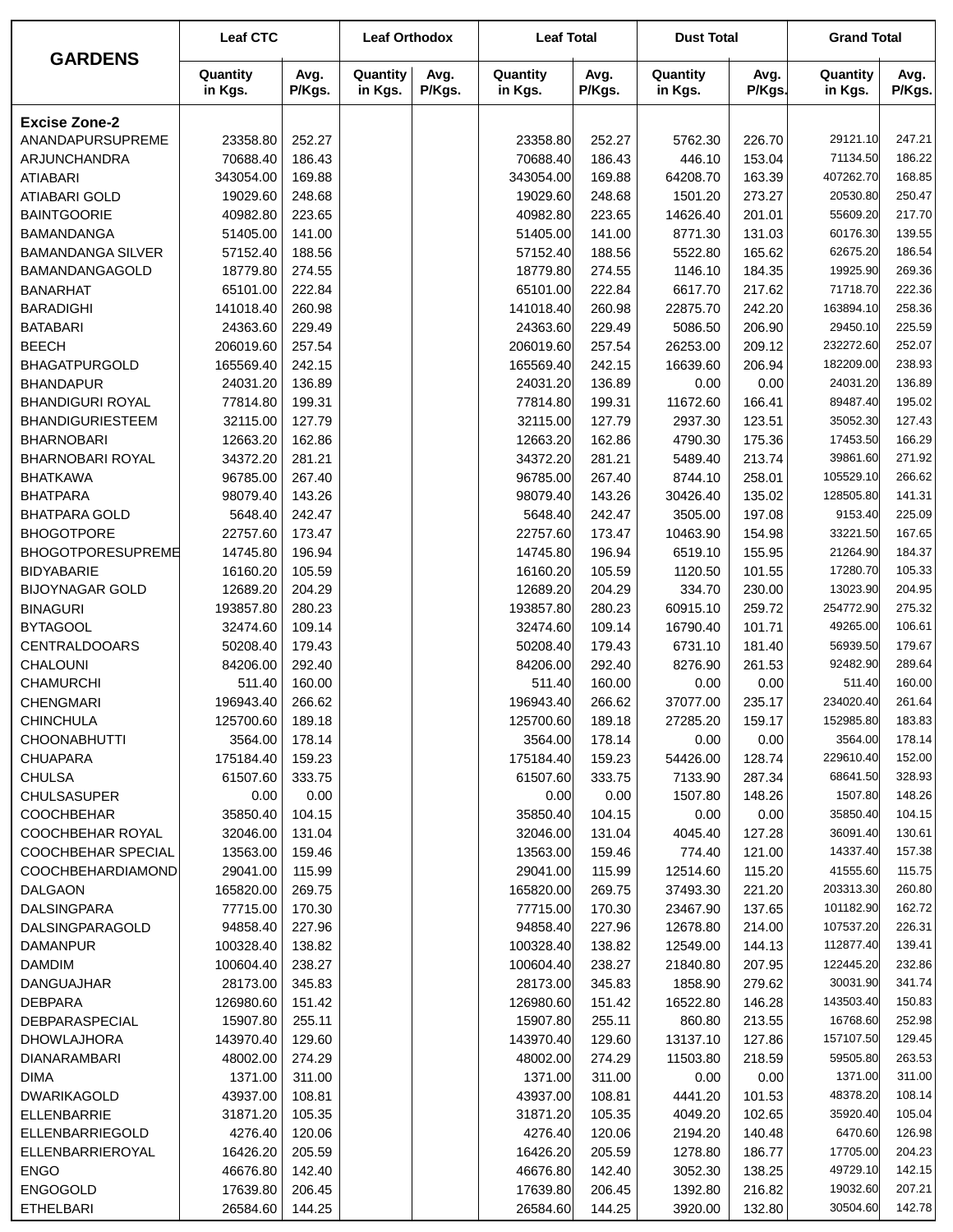|                          | <b>Leaf CTC</b>     |                | <b>Leaf Orthodox</b> |                | <b>Leaf Total</b>   |                | <b>Dust Total</b>   |                | <b>Grand Total</b>  |                |  |
|--------------------------|---------------------|----------------|----------------------|----------------|---------------------|----------------|---------------------|----------------|---------------------|----------------|--|
| <b>GARDENS</b>           | Quantity<br>in Kgs. | Avg.<br>P/Kgs. | Quantity<br>in Kgs.  | Avg.<br>P/Kgs. | Quantity<br>in Kgs. | Avg.<br>P/Kgs. | Quantity<br>in Kgs. | Avg.<br>P/Kgs. | Quantity<br>in Kgs. | Avg.<br>P/Kgs. |  |
| <b>Excise Zone-2</b>     |                     |                |                      |                |                     |                |                     |                |                     |                |  |
| <b>ETHELBARIBEST</b>     | 8354.20             | 257.53         |                      |                | 8354.20             | 257.53         | 1027.80             | 225.25         | 9382.00             | 253.99         |  |
| <b>ETHELBARIGOLD</b>     | 29750.80            | 193.74         |                      |                | 29750.80            | 193.74         | 2447.90             | 175.91         | 32198.70            | 192.38         |  |
| <b>GAIRKHATA</b>         | 175132.00           | 207.75         |                      |                | 175132.00           | 207.75         | 32967.50            | 207.54         | 208099.50           | 207.72         |  |
| <b>GANDRAPARA</b>        | 75178.60            | 288.52         |                      |                | 75178.60            | 288.52         | 25419.60            | 259.44         | 100598.20           | 281.17         |  |
| <b>GARGANDA</b>          | 260928.40           | 161.91         |                      |                | 260928.40           | 161.91         | 40076.30            | 139.13         | 301004.70           | 158.87         |  |
| <b>GHATIA</b>            | 40243.80            | 205.74         |                      |                | 40243.80            | 205.74         | 25251.50            | 170.04         | 65495.30            | 191.98         |  |
| <b>GHATIAROYAL</b>       | 88145.80            | 298.39         |                      |                | 88145.80            | 298.39         | 14038.90            | 241.26         | 102184.70           | 290.54         |  |
| <b>GOODHOPE</b>          | 49320.40            | 222.31         |                      |                | 49320.40            | 222.31         | 7083.90             | 156.56         | 56404.30            | 214.05         |  |
| <b>GOODHOPESHYAMBAGH</b> | 384.20              | 157.00         |                      |                | 384.20              | 157.00         | 0.00                | 0.00           | 384.20              | 157.00         |  |
| <b>GOPALPUR</b>          | 133888.40           | 238.94         |                      |                | 133888.40           | 238.94         | 23774.00            | 189.83         | 157662.40           | 231.54         |  |
| <b>GOPALPURGOLD</b>      | 13260.00            | 185.39         |                      |                | 13260.00            | 185.39         | 869.40              | 172.00         | 14129.40            | 184.57         |  |
| <b>GURJANGJHORA</b>      | 56344.60            | 198.39         |                      |                | 56344.60            | 198.39         | 8890.80             | 157.90         | 65235.40            | 192.87         |  |
| <b>HANTAPARA</b>         | 303542.20           | 170.02         |                      |                | 303542.20           | 170.02         | 26646.40            | 138.99         | 330188.60           | 167.52         |  |
| <b>HILLA</b>             | 24324.20            | 224.80         |                      |                | 24324.20            | 224.80         | 11663.20            | 165.48         | 35987.40            | 205.58         |  |
| <b>HILLA ROYALE</b>      | 57134.00            | 292.11         |                      |                | 57134.00            | 292.11         | 8707.80             | 245.50         | 65841.80            | 285.94         |  |
| <b>HOPE</b>              | 46218.40            | 323.44         |                      |                | 46218.40            | 323.44         | 4010.40             | 281.47         | 50228.80            | 320.09         |  |
| <b>HULDIBARI</b>         | 234564.00           | 162.31         |                      |                | 234564.00           | 162.31         | 55324.50            | 141.69         | 289888.50           | 158.37         |  |
| HULDIBARIROYAL           | 97632.60            | 293.26         |                      |                | 97632.60            | 293.26         | 14562.00            | 251.92         | 112194.60           | 287.89         |  |
| <b>INDONG</b>            | 103399.40           | 146.24         |                      |                | 103399.40           | 146.24         | 14189.10            | 138.17         | 117588.50           | 145.27         |  |
| <b>INDONGGOLD</b>        | 27212.80            | 286.54         |                      |                | 27212.80            | 286.54         | 2558.30             | 264.34         | 29771.10            | 284.64         |  |
| <b>JADABPUR</b>          | 38032.40            | 139.06         |                      |                | 38032.40            | 139.06         | 3145.60             | 104.94         | 41178.00            | 136.46         |  |
| <b>JADABPURROYAL</b>     | 14734.80            | 135.46         |                      |                | 14734.80            | 135.46         | 0.00                | 0.00           | 14734.80            | 135.46         |  |
| <b>JAINTI</b>            | 139333.20           | 214.13         |                      |                | 139333.20           | 214.13         | 36859.40            | 165.31         | 176192.60           | 203.92         |  |
| JITI                     | 99783.20            | 302.45         |                      |                | 99783.20            | 302.45         | 10770.10            | 287.19         | 110553.30           | 300.97         |  |
| <b>JOGESCHANDRA</b>      | 42913.80            | 107.08         |                      |                | 42913.80            | 107.08         | 4974.70             | 105.90         | 47888.50            | 106.96         |  |
| <b>JOGESH CHANDRA</b>    | 48383.60            | 134.94         |                      |                | 48383.60            | 134.94         | 4559.30             | 125.17         | 52942.90            | 134.09         |  |
| <b>JOYPUR</b>            | 6759.00             | 182.59         |                      |                | 6759.00             | 182.59         | 1565.10             | 154.67         | 8324.10             | 177.34         |  |
| <b>KADAMBINI</b>         | 65285.20            | 151.24         |                      |                | 65285.20            | 151.24         | 14110.80            | 151.21         | 79396.00            | 151.24         |  |
| KAILASHPURPREMIUM        | 148668.40           | 169.76         |                      |                | 148668.40           | 169.76         | 11356.20            | 155.11         | 160024.60           | 168.72         |  |
| KALABARIROYAL            | 6858.60             | 195.82         |                      |                | 6858.60             | 195.82         | 2420.80             | 126.50         | 9279.40             | 177.74         |  |
| <b>KALAGAITY</b>         | 10446.80            | 121.28         |                      |                | 10446.80            | 121.28         | 978.10              | 144.45         | 11424.90            | 123.26         |  |
| KALCHINI                 | 99817.80            | 148.24         |                      |                | 99817.80            | 148.24         | 11022.10            | 140.55         | 110839.90           | 147.48         |  |
| KARALAVALLEY             | 28937.80            | 136.32         |                      |                | 28937.80            | 136.32         | 3298.30             | 143.54         | 32236.10            | 137.06         |  |
| KARALAVALLEYROYAL        | 51003.40            | 189.16         |                      |                | 51003.40            | 189.16         | 3631.50             | 175.96         | 54634.90            | 188.28         |  |
| KARALAVALLEYSUPREME      | 46065.00            | 163.28         |                      |                | 46065.00            | 163.28         | 4852.50             | 154.31         | 50917.50            | 162.43         |  |
| KARBALLA                 | 103825.80           | 240.72         |                      |                | 103825.80           | 240.72         | 8556.20             | 233.60         | 112382.00           | 240.18         |  |
| <b>KARNIMATA</b>         | 11126.40            | 122.30         |                      |                | 11126.40            | 122.30         | 3529.30             | 105.75         | 14655.70            | 118.31         |  |
| <b>KARTICK</b>           | 79264.80            | 287.16         |                      |                | 79264.80            | 287.16         | 5728.20             | 258.63         | 84993.00            | 285.24         |  |
| <b>KUCHLIBARIGOLD</b>    | 45146.80            | 115.54         |                      |                | 45146.80            | 115.54         | 1035.10             | 96.26          | 46181.90            | 115.11         |  |
| <b>KUMARGRAM</b>         | 68697.20            | 295.31         |                      |                | 68697.20            | 295.31         | 6214.60             | 261.75         | 74911.80            | 292.53         |  |
| <b>KURTI</b>             | 58066.00            | 237.81         |                      |                | 58066.00            | 237.81         | 7513.90             | 251.74         | 65579.90            | 239.41         |  |
| <b>LAHING</b>            | 1201.80             | 261.05         |                      |                | 1201.80             | 261.05         | 0.00                | 0.00           | 1201.80             | 261.05         |  |
| LEESHRIVER               | 88657.60            | 330.29         |                      |                | 88657.60            | 330.29         | 13663.00            | 289.96         | 102320.60           | 324.91         |  |
| <b>LOOKSUN</b>           | 71199.40            | 164.93         |                      |                | 71199.40            | 164.93         | 21736.30            | 152.98         | 92935.70            | 162.14         |  |
| <b>LOOKSUNGOLD</b>       | 67444.80            | 220.88         |                      |                | 67444.80            | 220.88         | 4492.00             | 221.91         | 71936.80            | 220.94         |  |
| <b>MAHAK</b>             | 18697.00            | 145.16         |                      |                | 18697.00            | 145.16         | 0.00                | 0.00           | 18697.00            | 145.16         |  |
| <b>MAHESHWARI</b>        | 8854.40             | 144.82         |                      |                | 8854.40             | 144.82         | 2378.90             | 113.88         | 11233.30            | 138.27         |  |
| MAHESHWARIGOLD           | 38430.40            | 207.65         |                      |                | 38430.40            | 207.65         | 2319.00             | 191.83         | 40749.40            | 206.75         |  |
| <b>MAINAK ROYALLE</b>    | 2725.20             | 297.23         |                      |                | 2725.20             | 297.23         | 283.40              | 316.11         | 3008.60             | 299.00         |  |
| <b>MAINAKHILLS</b>       | 33248.00            | 188.94         |                      |                | 33248.00            | 188.94         | 1703.90             | 164.64         | 34951.90            | 187.76         |  |
| <b>MAJHERDABRI</b>       | 97914.60            | 254.70         |                      |                | 97914.60            | 254.70         | 10071.90            | 233.01         | 107986.50           | 252.68         |  |
| MATELLI                  | 164768.80           | 199.83         |                      |                | 164768.80           | 199.83         | 48401.30            | 157.31         | 213170.10           | 190.18         |  |
| <b>MATHURA</b>           | 50405.60            | 199.12         |                      |                | 50405.60            | 199.12         | 5536.20             | 182.12         | 55941.80            | 197.44         |  |
| MAYNAGURI GOLD           | 10765.20            | 111.82         |                      |                | 10765.20            | 111.82         | 2837.60             | 115.91         | 13602.80            | 112.67         |  |
| <b>MECHPARA</b>          | 27081.60            | 263.45         |                      |                | 27081.60            | 263.45         | 4415.00             | 261.02         | 31496.60            | 263.11         |  |
| <b>MEENGLAS</b>          | 100593.40           | 302.14         |                      |                | 100593.40           | 302.14         | 17017.20            | 276.00         | 117610.60           | 298.36         |  |
| MEERA                    | 938.40              | 245.29         |                      |                | 938.40              | 245.29         | 0.00                | 0.00           | 938.40              | 245.29         |  |
| <b>MEKLIBARI</b>         | 8307.80             | 196.11         |                      |                | 8307.80             | 196.11         | 1766.50             | 142.83         | 10074.30            | 186.76         |  |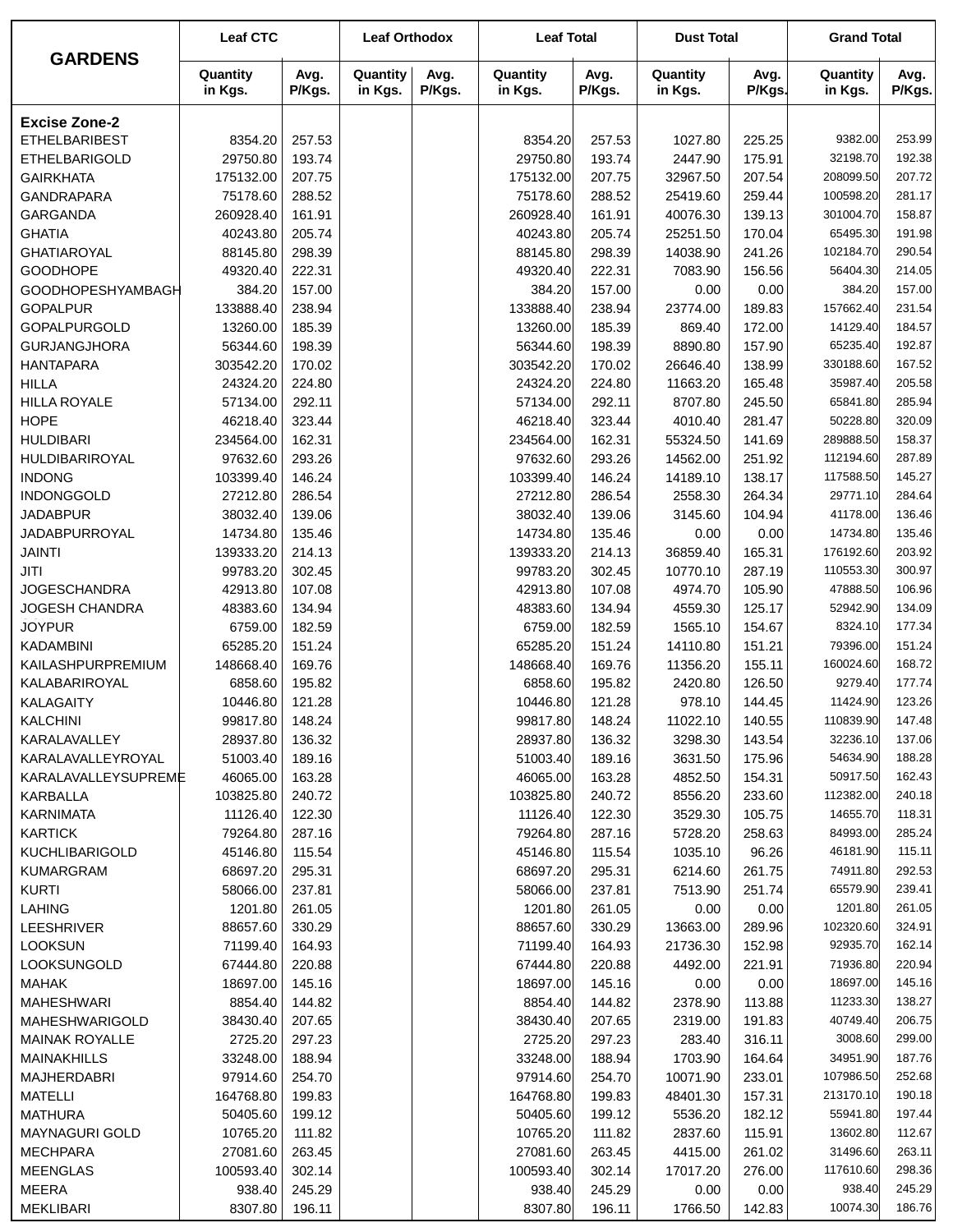|                         | <b>Leaf CTC</b>     |                | <b>Leaf Orthodox</b> |                | <b>Leaf Total</b>   |                | <b>Dust Total</b>   |                | <b>Grand Total</b>    |                  |
|-------------------------|---------------------|----------------|----------------------|----------------|---------------------|----------------|---------------------|----------------|-----------------------|------------------|
| <b>GARDENS</b>          | Quantity<br>in Kgs. | Avg.<br>P/Kgs. | Quantity<br>in Kgs.  | Avg.<br>P/Kgs. | Quantity<br>in Kgs. | Avg.<br>P/Kgs. | Quantity<br>in Kgs. | Avg.<br>P/Kgs. | Quantity<br>in Kgs.   | Avg.<br>P/Kgs.   |
| <b>Excise Zone-2</b>    |                     |                |                      |                |                     |                |                     |                |                       |                  |
| <b>MOGULKATA</b>        | 78155.00            | 183.93         |                      |                | 78155.00            | 183.93         | 19744.80            | 152.82         | 97899.80              | 177.66           |
| Mohit                   | 822.80              | 131.00         |                      |                | 822.80              | 131.00         | 0.00                | 0.00           | 822.80                | 131.00           |
| <b>MORAGHAT</b>         | 120269.40           | 253.11         |                      |                | 120269.40           | 253.11         | 24743.70            | 226.53         | 145013.10             | 248.57           |
| <b>MUJNAI</b>           | 97496.00            | 170.21         |                      |                | 97496.00            | 170.21         | 16654.20            | 143.22         | 114150.20             | 166.28           |
| <b>NAGRAKATA</b>        | 68578.60            | 191.87         |                      |                | 68578.60            | 191.87         | 4977.10             | 183.20         | 73555.70              | 191.28           |
| <b>NAMASTE</b>          | 4725.60             | 219.36         |                      |                | 4725.60             | 219.36         | 241.70              | 216.00         | 4967.30               | 219.20           |
| NANGDALA                | 20401.40            | 302.84         |                      |                | 20401.40            | 302.84         | 1558.50             | 230.99         | 21959.90              | 297.74           |
| <b>NEDAM</b>            | 121141.20           | 191.00         |                      |                | 121141.20           | 191.00         | 14388.00            | 150.02         | 135529.20             | 186.65           |
| <b>NEPUCHAPUR</b>       | 118206.00           | 260.52         |                      |                | 118206.00           | 260.52         | 5874.60             | 213.77         | 124080.60             | 258.31           |
| <b>NEWDOOARS</b>        | 134943.00           | 242.13         |                      |                | 134943.00           | 242.13         | 26375.10            | 226.81         | 161318.10             | 239.62           |
| NEWGLENCOE              | 54533.60            | 143.45         |                      |                | 54533.60            | 143.45         | 24439.10            | 111.62         | 78972.70              | 133.60           |
| <b>NEWLANDS</b>         | 156662.00           | 196.71         |                      |                | 156662.00           | 196.71         | 26009.70            | 185.55         | 182671.70             | 195.12           |
| <b>NIMTIJHORA</b>       | 96769.00            | 124.11         |                      |                | 96769.00            | 124.11         | 35050.40            | 113.85         | 131819.40             | 121.38           |
| NIMTIJHORA ROYAL        | 631.40              | 216.00         |                      |                | 631.40              | 216.00         | 0.00                | 0.00           | 631.40                | 216.00           |
| NIMTIJHORAGOLD          | 109434.80           | 157.77         |                      |                | 109434.80           | 157.77         | 20264.70            | 140.37         | 129699.50             | 155.05           |
| NOWERANUDDY             | 92268.80            | 255.44         |                      |                | 92268.80            | 255.44         | 9193.20             | 226.31         | 101462.00             | 252.80           |
| <b>OODLABARI</b>        | 10553.80            | 128.46         |                      |                | 10553.80            | 128.46         | 3186.40             | 118.43         | 13740.20              | 126.13           |
| <b>OODLABARIGOLD</b>    | 129975.00           | 191.74         |                      |                | 129975.00           | 191.74         | 13802.00            | 166.28         | 143777.00             | 189.30           |
| <b>OODLABARISUPREME</b> | 17015.60            | 142.13         |                      |                | 17015.60            | 142.13         | 3725.30             | 128.71         | 20740.90              | 139.72           |
| PALASHBARI CLASSIC      | 37623.40            | 167.05         |                      |                | 37623.40            | 167.05         | 3225.40             | 163.54         | 40848.80              | 166.77           |
| PALASHBARIROYAL         | 63672.86            | 208.63         |                      |                | 63672.86            | 208.63         | 2737.68             | 191.06         | 66410.54              | 207.91           |
| <b>PATKAPARA</b>        | 42205.80            | 141.41         |                      |                | 42205.80            | 141.41         | 9071.90             | 151.85         | 51277.70              | 143.26           |
| PATKAPARAGOLD           | 45535.20            | 220.33         |                      |                | 45535.20            | 220.33         | 3775.60             | 215.49         | 49310.80              | 219.96           |
| PATKAPARAROYAL          | 58597.80            | 154.80         |                      |                | 58597.80            | 154.80         | 13897.00            | 146.88         | 72494.80              | 153.28           |
| <b>PHASKOWA</b>         | 61446.00            | 145.28         |                      |                | 61446.00            | 145.28         | 11477.60            | 133.41         | 72923.60              | 143.41           |
| PHASKOWA ROYAL          | 8725.40             | 245.34         |                      |                | 8725.40             | 245.34         | 0.00                | 0.00           | 8725.40               | 245.34           |
| PHASKOWAGOLD            | 16896.20            | 204.94         |                      |                | 16896.20            | 204.94         | 693.10              | 199.40         | 17589.30              | 204.72           |
| <b>RAHIMIAGOLD</b>      | 89009.40            | 169.81         |                      |                | 89009.40            | 169.81         | 5611.60             | 177.54         | 94621.00              | 170.27           |
| <b>RAIMATANG</b>        | 29852.00            | 120.04         |                      |                | 29852.00            | 120.04         | 4821.10             | 125.27         | 34673.10              | 120.76           |
| <b>RAJA</b>             | 17095.40            | 111.44         |                      |                | 17095.40            | 111.44         | 2728.70             | 120.53         | 19824.10              | 112.69           |
| <b>RAJABHAT</b>         | 19112.60            | 163.51         |                      |                | 19112.60            | 163.51         | 4490.00             | 176.65         | 23602.60              | 166.01           |
| RAJAROYAL               | 99633.40            | 204.22         |                      |                | 99633.40            | 204.22         | 14782.70            | 176.80         | 114416.10             | 200.68           |
| RANICHERRAROYAL         | 125844.00           | 198.23         |                      |                | 125844.00           | 198.23         | 4210.50             | 183.06         | 130054.50             | 197.74           |
| <b>RHEABARI</b>         | 98710.20            | 243.89         |                      |                | 98710.20            | 243.89         | 27635.50            | 203.21         | 126345.70             | 234.99           |
| <b>RUNGAMUTTEE</b>      | 83863.40            | 260.80         |                      |                | 83863.40            | 260.80         | 10224.30            | 206.25         | 94087.70              | 254.87           |
| <b>RYDAK</b>            | 166743.20           | 256.38         |                      |                | 166743.20           | 256.38         | 58178.60            | 235.64         | 224921.80             | 251.02           |
| <b>SAMSING</b>          | 29799.00            | 136.00         |                      |                | 29799.00            | 136.00         | 0.00                | 0.00           | 29799.00              | 136.00           |
| SAMSINGGOLD             | 11534.00            | 279.61         |                      |                | 11534.00            | 279.61         | 346.70              | 219.00         | 11880.70              | 277.84           |
| SAMSINGSILVER           | 33706.20            | 187.39         |                      |                | 33706.20            | 187.39         | 1906.20             | 164.82         | 35612.40              | 186.18           |
| <b>SANKOS</b>           | 79090.40            | 286.95         |                      |                | 79090.40            | 286.95         | 9339.90             | 248.39         | 88430.30              | 282.88           |
| <b>SARASWATIPUR</b>     | 90300.80            | 225.13         |                      |                | 90300.80            | 225.13         | 13728.60            | 214.12         | 104029.40             | 223.68           |
| SARUGAON                | 48058.20            | 137.50         |                      |                | 48058.20            | 137.50         | 3810.00             | 143.42         | 51868.20              | 137.93           |
| <b>SATALI</b>           | 164033.00           | 197.91         |                      |                | 164033.00           | 197.91         | 18883.40            | 173.75         | 182916.40             | 195.41           |
| SAUDAMINI               | 5236.40             | 99.67          |                      |                | 5236.40             | 99.67          | 3496.40             | 101.13         | 8732.80               | 100.25           |
| <b>SHIKARPUR</b>        | 36180.00            | 125.66         |                      |                | 36180.00            | 125.66         | 1598.80             | 129.47         | 37778.80              | 125.83           |
| <b>SHIKARPURGOLD</b>    | 61251.80            | 169.17         |                      |                | 61251.80            | 169.17         | 15663.00            | 155.03         | 76914.80              | 166.29           |
| SINGHANIA GOLD          | 18121.20            | 170.99         |                      |                | 18121.20            | 170.99         | 6193.80             | 157.02         | 24315.00<br>16984.20  | 167.43<br>133.25 |
| SINGHANIA ROYAL         | 13070.40            | 128.23         |                      |                | 13070.40            | 128.23         | 3913.80             | 149.98         | 22209.50              | 124.54           |
| <b>SITARAMPUR</b>       | 12119.20            | 135.82         |                      |                | 12119.20            | 135.82         | 10090.30            | 110.99         |                       |                  |
| SOONGACHI               | 53487.80            | 126.24         |                      |                | 53487.80            | 126.24         | 14411.90            | 122.34         | 67899.70<br>101170.00 | 125.41<br>172.23 |
| <b>SUBHASINI</b>        | 84008.20            | 176.56         |                      |                | 84008.20            | 176.56         | 17161.80            | 151.08         |                       |                  |
| <b>SURYA</b>            | 29102.60            | 152.60         |                      |                | 29102.60            | 152.60         | 6140.10             | 147.17         | 35242.70              | 151.65           |
| <b>TASATI</b>           | 41065.60            | 187.68         |                      |                | 41065.60            | 187.68         | 15853.60            | 142.27         | 56919.20              | 175.03           |
| <b>TASATI GOLD</b>      | 23829.20            | 189.49         |                      |                | 23829.20            | 189.49         | 0.00                | 0.00           | 23829.20              | 189.49           |
| <b>TEA BUDS</b>         | 61270.80            | 108.49         |                      |                | 61270.80            | 108.49         | 6559.10             | 96.84          | 67829.90              | 107.37           |
| <b>TEA VALLEY</b>       | 69437.80            | 104.34         |                      |                | 69437.80            | 104.34         | 5761.10             | 91.53          | 75198.90<br>75014.30  | 103.36<br>146.41 |
| <b>TELEPARA</b>         | 61946.40            | 146.65         |                      |                | 61946.40            | 146.65         | 13067.90            | 145.27         |                       |                  |
| TELEPARAROYAL           | 20954.80            | 212.15         |                      |                | 20954.80            | 212.15         | 5421.10             | 172.21         | 26375.90              | 203.94           |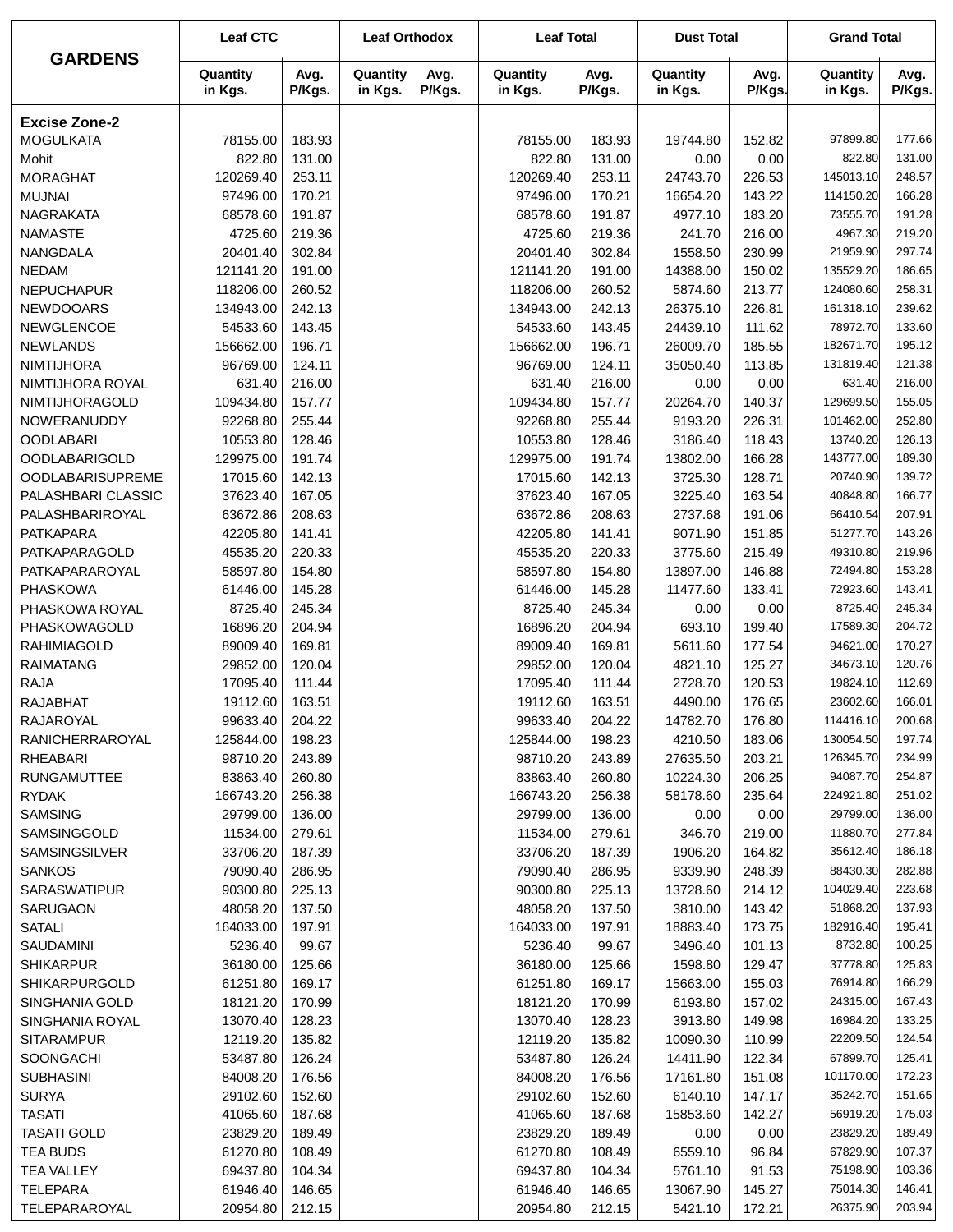| <b>GARDENS</b>                            | <b>Leaf CTC</b>      |                  | <b>Leaf Orthodox</b> |                | <b>Leaf Total</b>    |                  | <b>Dust Total</b>   |                | <b>Grand Total</b>   |                  |
|-------------------------------------------|----------------------|------------------|----------------------|----------------|----------------------|------------------|---------------------|----------------|----------------------|------------------|
|                                           | Quantity<br>in Kgs.  | Avg.<br>P/Kgs.   | Quantity<br>in Kgs.  | Avg.<br>P/Kgs. | Quantity<br>in Kgs.  | Avg.<br>P/Kgs.   | Quantity<br>in Kgs. | Avg.<br>P/Kgs. | Quantity<br>in Kgs.  | Avg.<br>P/Kgs.   |
| <b>Excise Zone-2</b>                      |                      |                  |                      |                |                      |                  |                     |                |                      |                  |
| TELEPARASUPERVAL                          | 5198.40              | 136.52           |                      |                | 5198.40              | 136.52           | 1043.40             | 129.00         | 6241.80              | 135.26           |
| <b>TINBIGHA WHITE</b>                     | 27077.20             | 133.03           |                      |                | 27077.20             | 133.03           | 8119.80             | 128.23         | 35197.00             | 131.92           |
| <b>TOORSA</b>                             | 19533.00             | 157.67           |                      |                | 19533.00             | 157.67           | 6233.30             | 143.63         | 25766.30             | 154.28           |
| <b>TOORSA ELITE</b>                       | 39189.60             | 245.93           |                      |                | 39189.60             | 245.93           | 6672.20             | 204.85         | 45861.80             | 239.95           |
| <b>TRUEVALUE</b>                          | 51521.20             | 175.00           |                      |                | 51521.20             | 175.00           | 2815.20             | 155.24         | 54336.40             | 173.98           |
| <b>TULSI</b>                              | 17447.20             | 146.04           |                      |                | 17447.20             | 146.04           | 14451.20            | 138.78         | 31898.40             | 142.75           |
| <b>UPPERJALPAIGURI</b>                    | 38059.60             | 116.20           |                      |                | 38059.60             | 116.20           | 9543.80             | 107.06         | 47603.40             | 114.37           |
| WASHABARIE                                | 109027.40            | 244.91           |                      |                | 109027.40            | 244.91           | 12403.10            | 219.49         | 121430.50            | 242.31           |
| <b>WASHABARIETARA</b>                     | 58366.00             | 172.19           |                      |                | 58366.00             | 172.19           | 5574.60             | 165.34         | 63940.60             | 171.59           |
| <b>YANGTONGSILVER</b><br>YULEBLACK        | 671.00<br>1771.20    | 125.54<br>152.29 |                      |                | 671.00<br>1771.20    | 125.54<br>152.29 | 0.00<br>1188.80     | 0.00<br>174.00 | 671.00<br>2960.00    | 125.54<br>161.01 |
| <b>ZURRENTEE</b>                          | 38873.40             | 295.16           |                      |                | 38873.40             | 295.16           | 9820.30             | 252.35         | 48693.70             | 286.52           |
| <b>District Total</b>                     | 11922306.46          | 205.63           |                      |                | 11922306.46          | 205.63           | 2014454.48          | 180.12         | 13936760.94          | 201.94           |
|                                           |                      |                  |                      |                |                      |                  |                     |                |                      |                  |
| <b>Terai BLF</b>                          |                      |                  |                      |                |                      |                  |                     |                |                      |                  |
| <b>AGA DIAMOND</b>                        | 1502.20              | 121.39           |                      |                | 1502.20              | 121.39           | 588.10              | 122.09         | 2090.30              | 121.59           |
| <b>AGA GOLD</b>                           | 528.40               | 122.67           |                      |                | 528.40               | 122.67           | 266.70              | 116.00         | 795.10               | 120.43           |
| AMBABARI<br>AMBABARIGOLD                  | 52669.80<br>42457.60 | 104.86<br>115.77 |                      |                | 52669.80<br>42457.60 | 104.86<br>115.77 | 346.70<br>0.00      | 110.00<br>0.00 | 53016.50<br>42457.60 | 104.90<br>115.77 |
| AMBARI HAT                                | 61543.00             | 111.07           |                      |                | 61543.00             | 111.07           | 4871.00             | 108.89         | 66414.00             | 110.91           |
| <b>AMONI</b>                              | 2308.40              | 218.43           |                      |                | 2308.40              | 218.43           | 0.00                | 0.00           | 2308.40              | 218.43           |
| <b>ANUBHUTI</b>                           | 8666.60              | 105.31           |                      |                | 8666.60              | 105.31           | 0.00                | 0.00           | 8666.60              | 105.31           |
| ARADHANA GOLD                             | 32938.40             | 97.65            |                      |                | 32938.40             | 97.65            | 1464.40             | 95.00          | 34402.80             | 97.53            |
| <b>AROMA</b>                              | 26687.80             | 123.58           |                      |                | 26687.80             | 123.58           | 9201.90             | 120.83         | 35889.70             | 122.87           |
| AROMAGOLD                                 | 74478.00             | 133.73           |                      |                | 74478.00             | 133.73           | 9988.80             | 130.54         | 84466.80             | 133.35           |
| <b>AYAN GOLD</b>                          | 59954.00             | 110.32           |                      |                | 59954.00             | 110.32           | 0.00                | 0.00           | 59954.00             | 110.32           |
| <b>BABYROYAL</b>                          | 2062.80              | 89.50            |                      |                | 2062.80              | 89.50            | 0.00                | 0.00           | 2062.80              | 89.50            |
| <b>BADAMBARI</b>                          | 11633.40             | 154.83           |                      |                | 11633.40             | 154.83           | 750.10              | 162.37         | 12383.50             | 155.29           |
| <b>BADAMI</b>                             | 74417.20             | 118.79           |                      |                | 74417.20             | 118.79           | 7850.00             | 116.39         | 82267.20             | 118.56           |
| <b>BELBARI</b>                            | 19636.40             | 89.67            |                      |                | 19636.40             | 89.67            | 694.40              | 88.00          | 20330.80             | 89.62            |
| <b>BELBARI PREMIUM</b>                    | 33028.60             | 114.38           |                      |                | 33028.60             | 114.38           | 2543.40             | 122.34         | 35572.00             | 114.95           |
| <b>BELBARIGOLD</b>                        | 20146.00             | 102.57           |                      |                | 20146.00             | 102.57           | 452.70              | 95.00          | 20598.70             | 102.40           |
| <b>BELBARISUPREME</b>                     | 754.20               | 90.00            |                      |                | 754.20               | 90.00            | 748.80              | 121.00         | 1503.00              | 105.44<br>108.00 |
| <b>BHAKTIADANGI</b>                       | 36619.80<br>29030.20 | 108.16<br>161.63 |                      |                | 36619.80<br>29030.20 | 108.16<br>161.63 | 9688.00<br>0.00     | 107.37<br>0.00 | 46307.80<br>29030.20 | 161.63           |
| BHATRI DIAMOND<br><b>BHATRI GOLD</b>      | 3345.60              | 136.46           |                      |                | 3345.60              | 136.46           | 774.40              | 130.00         | 4120.00              | 135.24           |
| <b>BINNABARI</b>                          | 531.40               | 138.00           |                      |                | 531.40               | 138.00           | 0.00                | 0.00           | 531.40               | 138.00           |
| <b>BIRA YELLOW SPECIAL</b>                | 1710.40              | 223.13           |                      |                | 1710.40              | 223.13           | 0.00                | 0.00           | 1710.40              | 223.13           |
| CACHARKINGDIAMOND                         | 30073.60             | 107.56           |                      |                | 30073.60             | 107.56           | 2505.50             | 102.33         | 32579.10             | 107.16           |
| <b>CACHARKINGGOLD</b>                     | 8658.80              | 106.38           |                      |                | 8658.80              | 106.38           | 2228.80             | 95.00          | 10887.60             | 104.05           |
| <b>CENTURION GOLD</b>                     | 196776.20            | 122.10           |                      |                | 196776.20            | 122.10           | 0.00                | 0.00           | 196776.20            | 122.10           |
| CHHAOAPHALITEAESTATE                      | 24876.20             | 186.64           |                      |                | 24876.20             | 186.64           | 1460.90             | 191.71         | 26337.10             | 186.92           |
| CHITALGHATA                               | 12906.40             | 98.16            |                      |                | 12906.40             | 98.16            | 3204.20             | 104.31         | 16110.60             | 99.38            |
| CHOCHPARA CLASSIC                         | 4377.00              | 114.38           |                      |                | 4377.00              | 114.38           | 0.00                | 0.00           | 4377.00              | 114.38           |
| <b>CHOCHPARA</b>                          | 27565.20             | 155.65           |                      |                | 27565.20             | 155.65           | 0.00                | 0.00           | 27565.20             | 155.65           |
| <b>CITYGREEN</b>                          | 25012.60             | 98.15            |                      |                | 25012.60             | 98.15            | 9202.20             | 88.69          | 34214.80             | 95.60            |
| DAMALBARI PREMIUM                         | 13697.60             | 106.20           |                      |                | 13697.60             | 106.20           | 2705.60             | 107.50         | 16403.20             | 106.41           |
| <b>DANK ROYAL</b>                         | 5122.40              | 141.66           |                      |                | 5122.40              | 141.66           | 0.00                | 0.00           | 5122.40              | 141.66           |
| <b>DISHA GOLD</b>                         | 72069.00             | 108.65           |                      |                | 72069.00             | 108.65           | 0.00                | 0.00           | 72069.00<br>36367.40 | 108.65<br>121.95 |
| DOLLANCHA GOLD<br><b>DUNGDUGI DIAMOND</b> | 34578.40<br>60200.80 | 122.46<br>113.37 |                      |                | 34578.40<br>60200.80 | 122.46<br>113.37 | 1789.00<br>0.00     | 112.06<br>0.00 | 60200.80             | 113.37           |
| <b>DUNGDUGI GOLD</b>                      | 80869.20             | 103.03           |                      |                | 80869.20             | 103.03           | 3507.00             | 98.62          | 84376.20             | 102.85           |
| <b>DUNGDUGI ROYAL</b>                     | 4473.60              | 146.61           |                      |                | 4473.60              | 146.61           | 126.70              | 106.00         | 4600.30              | 145.49           |
| <b>ELEGANTGOLD</b>                        | 37028.00             | 108.72           |                      |                | 37028.00             | 108.72           | 2427.60             | 100.57         | 39455.60             | 108.22           |
| FATIK CHANDRA GOLD                        | 2792.40              | 146.01           |                      |                | 2792.40              | 146.01           | 1112.00             | 111.00         | 3904.40              | 136.04           |
| <b>GAYATREEGOLD</b>                       | 8014.80              | 109.55           |                      |                | 8014.80              | 109.55           | 0.00                | 0.00           | 8014.80              | 109.55           |
| <b>GITANJALIDIAMOND</b>                   | 44125.20             | 115.59           |                      |                | 44125.20             | 115.59           | 5036.40             | 110.82         | 49161.60             | 115.10           |
|                                           |                      |                  |                      |                |                      |                  |                     |                |                      |                  |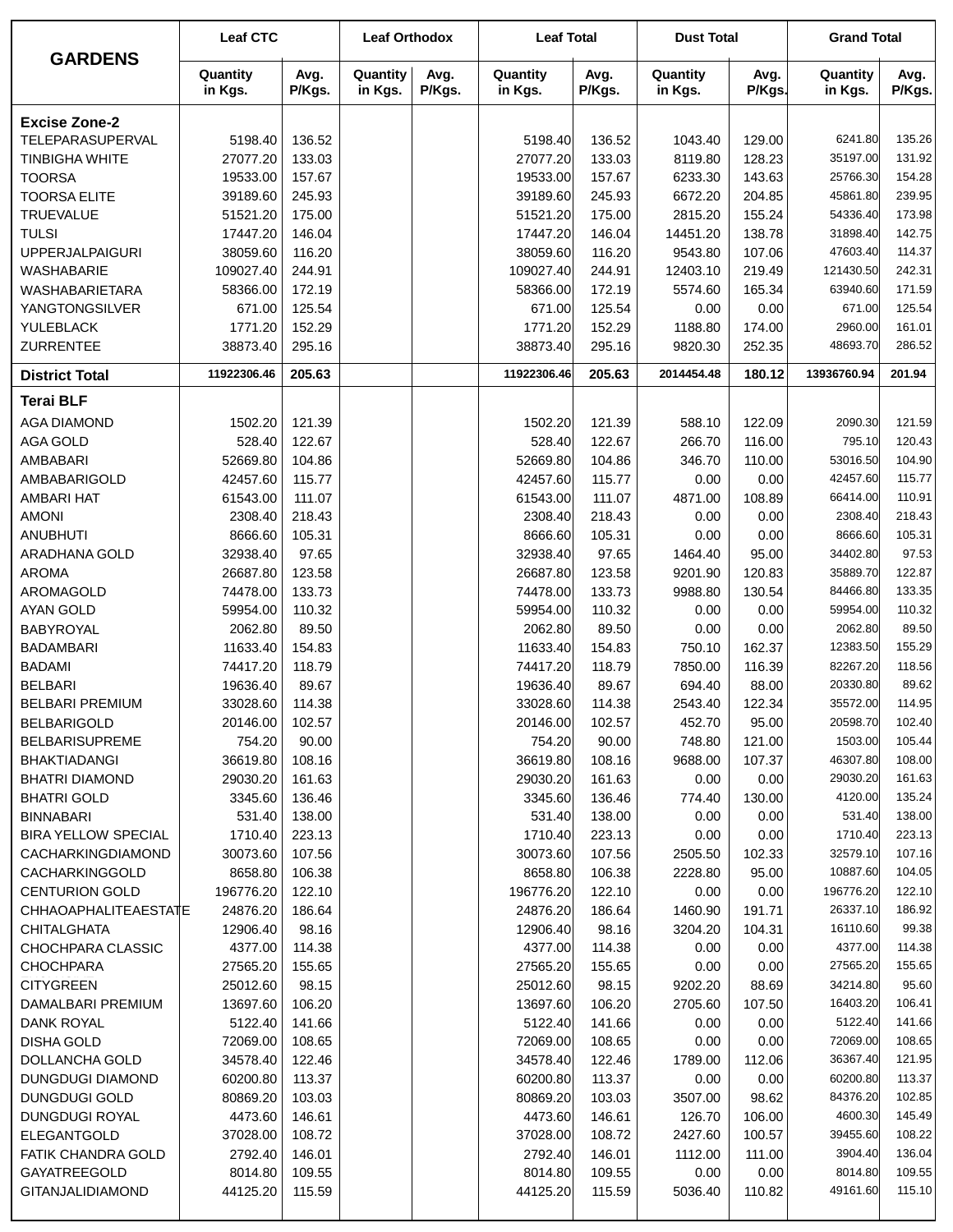| <b>GARDENS</b>            | <b>Leaf CTC</b>     |                | <b>Leaf Orthodox</b> |                | <b>Leaf Total</b>   |                | <b>Dust Total</b>   |                | <b>Grand Total</b>  |                |  |
|---------------------------|---------------------|----------------|----------------------|----------------|---------------------|----------------|---------------------|----------------|---------------------|----------------|--|
|                           | Quantity<br>in Kgs. | Avg.<br>P/Kgs. | Quantity<br>in Kgs.  | Avg.<br>P/Kgs. | Quantity<br>in Kgs. | Avg.<br>P/Kgs. | Quantity<br>in Kgs. | Avg.<br>P/Kgs. | Quantity<br>in Kgs. | Avg.<br>P/Kgs. |  |
| <b>Excise Zone-2</b>      |                     |                |                      |                |                     |                |                     |                |                     |                |  |
| <b>GOALTULI</b>           | 22330.60            | 174.89         |                      |                | 22330.60            | 174.89         | 9550.80             | 147.63         | 31881.40            | 166.72         |  |
| <b>GOVARDHANGOLD</b>      | 2305.60             | 108.86         |                      |                | 2305.60             | 108.86         | 0.00                | 0.00           | 2305.60             | 108.86         |  |
| <b>HAPPY ROYAL</b>        | 281189.60           | 111.20         |                      |                | 281189.60           | 111.20         | 6050.70             | 109.78         | 287240.30           | 111.17         |  |
| <b>HEEMALIPUR</b>         | 40416.80            | 112.87         |                      |                | 40416.80            | 112.87         | 4860.80             | 103.71         | 45277.60            | 111.89         |  |
| <b>HEER NANDINI</b>       | 13576.60            | 119.58         |                      |                | 13576.60            | 119.58         | 0.00                | 0.00           | 13576.60            | 119.58         |  |
| HEER NANDINI GOLD         | 1942.80             | 102.15         |                      |                | 1942.80             | 102.15         | 4872.00             | 91.72          | 6814.80             | 94.70          |  |
| INDIRAPREMIUM             | 43208.20            | 143.29         |                      |                | 43208.20            | 143.29         | 3739.80             | 136.39         | 46948.00            | 142.74         |  |
| <b>JAGANNATHPUR</b>       | 51252.20            | 111.67         |                      |                | 51252.20            | 111.67         | 2846.60             | 112.28         | 54098.80            | 111.71         |  |
| <b>JAIHANUMAN</b>         | 4556.40             | 91.81          |                      |                | 4556.40             | 91.81          | 2171.40             | 90.44          | 6727.80             | 91.37          |  |
| <b>JEEVANMOTI</b>         | 28378.60            | 109.86         |                      |                | 28378.60            | 109.86         | 5729.20             | 109.41         | 34107.80            | 109.78         |  |
| <b>KABINI</b>             | 37244.20            | 134.70         |                      |                | 37244.20            | 134.70         | 4250.80             | 112.65         | 41495.00            | 132.45         |  |
| <b>KABINI VALUE</b>       | 18904.00            | 107.28         |                      |                | 18904.00            | 107.28         | 1620.80             | 93.57          | 20524.80            | 106.19         |  |
| KAILASHGIRI               | 1006.80             | 100.00         |                      |                | 1006.80             | 100.00         | 0.00                | 0.00           | 1006.80             | 100.00         |  |
| KAILASHGIRIDIAMOND        | 69989.00            | 114.30         |                      |                | 69989.00            | 114.30         | 0.00                | 0.00           | 69989.00            | 114.30         |  |
| <b>KALPAK</b>             | 180496.40           | 119.67         |                      |                | 180496.40           | 119.67         | 3856.30             | 115.71         | 184352.70           | 119.58         |  |
| <b>KAMAKSHI</b>           | 87057.80            | 112.43         |                      |                | 87057.80            | 112.43         | 10451.90            | 109.41         | 97509.70            | 112.10         |  |
| <b>KANCHAN</b>            | 37561.80            | 104.87         |                      |                | 37561.80            | 104.87         | 0.00                | 0.00           | 37561.80            | 104.87         |  |
| <b>KANCHANJANGA</b>       | 39792.60            | 120.03         |                      |                | 39792.60            | 120.03         | 2519.40             | 104.76         | 42312.00            | 119.12         |  |
| KANTA BARI ROYAL          | 39281.20            | 126.60         |                      |                | 39281.20            | 126.60         | 3111.00             | 119.71         | 42392.20            | 126.09         |  |
| <b>KANTIVITA</b>          | 35891.20            | 121.98         |                      |                | 35891.20            | 121.98         | 0.00                | 0.00           | 35891.20            | 121.98         |  |
| KANTIVITA VALUE           | 682.80              | 100.00         |                      |                | 682.80              | 100.00         | 2503.20             | 90.66          | 3186.00             | 92.67          |  |
| <b>KARABITEA</b>          | 3423.80             | 104.23         |                      |                | 3423.80             | 104.23         | 893.20              | 96.00          | 4317.00             | 102.53         |  |
| <b>KASHISH</b>            | 25185.80            | 116.01         |                      |                | 25185.80            | 116.01         | 2783.20             | 101.94         | 27969.00            | 114.61         |  |
| <b>KASIABARI GOLD</b>     | 35389.60            | 109.61         |                      |                | 35389.60            | 109.61         | 0.00                | 0.00           | 35389.60            | 109.61         |  |
| <b>KAVISH PREMIUM</b>     | 4113.40             | 121.70         |                      |                | 4113.40             | 121.70         | 0.00                | 0.00           | 4113.40             | 121.70         |  |
| <b>KESARGOLD</b>          | 115300.40           | 115.32         |                      |                | 115300.40           | 115.32         | 1034.40             | 101.00         | 116334.80           | 115.19         |  |
| KHARIBARI                 | 24815.20            | 109.89         |                      |                | 24815.20            | 109.89         | 1558.50             | 105.89         | 26373.70            | 109.65         |  |
| <b>KHARIBARIGOLD</b>      | 61888.80            | 118.88         |                      |                | 61888.80            | 118.88         | 1285.10             | 117.55         | 63173.90            | 118.85         |  |
| KHOREELBARI               | 3710.80             | 85.16          |                      |                | 3710.80             | 85.16          | 0.00                | 0.00           | 3710.80             | 85.16          |  |
| KISHORIBAGH               | 95055.40            | 153.28         |                      |                | 95055.40            | 153.28         | 6750.10             | 146.73         | 101805.50           | 152.85         |  |
| <b>KOPAI</b>              | 2964.40             | 181.01         |                      |                | 2964.40             | 181.01         | 0.00                | 0.00           | 2964.40             | 181.01         |  |
| KUMARIKACLONAL            | 21160.80            | 130.08         |                      |                | 21160.80            | 130.08         | 3609.40             | 124.00         | 24770.20            | 129.19         |  |
| KUMARIKASPECIAL           | 18031.00            | 164.20         |                      |                | 18031.00            | 164.20         | 3806.80             | 174.19         | 21837.80            | 165.94         |  |
| <b>MADATI</b>             | 6493.40             | 112.32         |                      |                | 6493.40             | 112.32         | 1181.10             | 104.21         | 7674.50             | 111.07         |  |
| <b>MADHOBARI</b>          | 11828.00            | 101.25         |                      |                | 11828.00            | 101.25         | 2377.60             | 110.25         | 14205.60            | 102.76         |  |
| <b>MADHURI GOLD</b>       | 48287.60            | 119.51         |                      |                | 48287.60            | 119.51         | 1857.50             | 127.93         | 50145.10            | 119.82         |  |
| <b>MAJULIBARI</b>         | 7901.60             | 93.77          |                      |                | 7901.60             | 93.77          | 0.00                | 0.00           | 7901.60             | 93.77          |  |
| <b>MAJULIBARI PREMIUM</b> | 17426.40            | 115.04         |                      |                | 17426.40            | 115.04         | 1943.50             | 116.20         | 19369.90            | 115.16         |  |
| MAJULIBARIGOLD            | 3488.40             | 99.53          |                      |                | 3488.40             | 99.53          | 2560.80             | 112.19         | 6049.20             | 104.89         |  |
| MAJULIBARISUPREME         | 2738.40             | 105.64         |                      |                | 2738.40             | 105.64         | 0.00                | 0.00           | 2738.40             | 105.64         |  |
| MALAPARA SUPREME          | 1152.80             | 149.99         |                      |                | 1152.80             | 149.99         | 0.00                | 0.00           | 1152.80             | 149.99         |  |
| MALAPARADIAMOND           | 38018.60            | 124.26         |                      |                | 38018.60            | 124.26         | 3879.20             | 126.12         | 41897.80            | 124.44         |  |
| MALAPARAGOLD              | 17263.20            | 108.61         |                      |                | 17263.20            | 108.61         | 927.10              | 96.08          | 18190.30            | 107.97         |  |
| MARUTI DIAMOND            | 6354.20             | 125.87         |                      |                | 6354.20             | 125.87         | 0.00                | 0.00           | 6354.20             | 125.87         |  |
| <b>MAUSOM</b>             | 53667.60            | 227.36         |                      |                | 53667.60            | 227.36         | 19375.20            | 206.08         | 73042.80            | 221.71         |  |
| <b>MAYA</b>               | 29300.80            | 119.63         |                      |                | 29300.80            | 119.63         | 0.00                | 0.00           | 29300.80            | 119.63         |  |
| <b>MILANBARI</b>          | 956.80              | 198.95         |                      |                | 956.80              | 198.95         | 0.00                | 0.00           | 956.80              | 198.95         |  |
| <b>MILANGOLD</b>          | 23489.80            | 144.41         |                      |                | 23489.80            | 144.41         | 800.40              | 136.00         | 24290.20            | 144.13         |  |
| <b>MINU GOLD</b>          | 85483.00            | 112.60         |                      |                | 85483.00            | 112.60         | 1034.40             | 100.00         | 86517.40            | 112.45         |  |
| <b>MINUTEA</b>            | 6446.60             | 102.02         |                      |                | 6446.60             | 102.02         | 0.00                | 0.00           | 6446.60             | 102.02         |  |
| <b>MONI</b>               | 47910.20            | 128.40         |                      |                | 47910.20            | 128.40         | 346.70              | 120.00         | 48256.90            | 128.34         |  |
| <b>MUNGA MOTI</b>         | 17392.40            | 163.92         |                      |                | 17392.40            | 163.92         | 0.00                | 0.00           | 17392.40            | 163.92         |  |
| NALSARSUPREME             | 64796.20            | 173.03         |                      |                | 64796.20            | 173.03         | 15509.90            | 154.58         | 80306.10            | 169.46         |  |
| <b>NANDIT</b>             | 87922.20            | 136.41         |                      |                | 87922.20            | 136.41         | 4747.80             | 120.52         | 92670.00            | 135.60         |  |
| <b>NIJBARICLASSIC</b>     | 23238.60            | 141.47         |                      |                | 23238.60            | 141.47         | 2972.00             | 83.91          | 26210.60            | 134.94         |  |
| <b>NIJBARIEXCLUSIVE</b>   | 163228.80           | 146.12         |                      |                | 163228.80           | 146.12         | 2009.90             | 132.82         | 165238.70           | 145.96         |  |
| NILAJI                    | 13643.20            | 114.97         |                      |                | 13643.20            | 114.97         | 1563.80             | 104.39         | 15207.00            | 113.88         |  |
| <b>NILAJI DIAMOND</b>     | 87072.60            | 125.74         |                      |                | 87072.60            | 125.74         | 5346.40             | 121.54         | 92419.00            | 125.50         |  |
|                           |                     |                |                      |                |                     |                |                     |                |                     |                |  |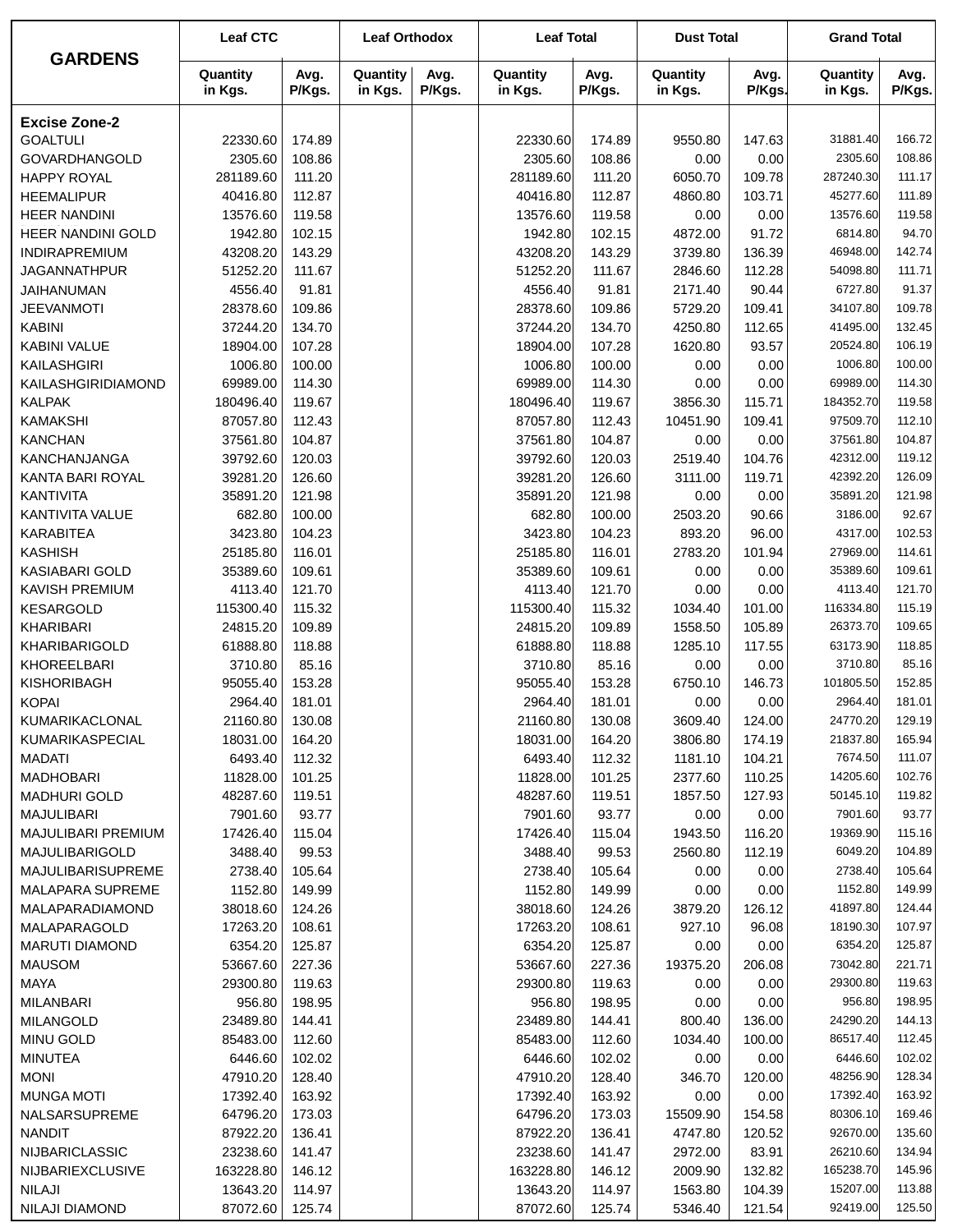|                          | <b>Leaf CTC</b>     |                | <b>Leaf Orthodox</b> |                | <b>Leaf Total</b>   |                | <b>Dust Total</b>   |                | <b>Grand Total</b>  |                |
|--------------------------|---------------------|----------------|----------------------|----------------|---------------------|----------------|---------------------|----------------|---------------------|----------------|
| <b>GARDENS</b>           | Quantity<br>in Kgs. | Avg.<br>P/Kgs. | Quantity<br>in Kgs.  | Avg.<br>P/Kgs. | Quantity<br>in Kgs. | Avg.<br>P/Kgs. | Quantity<br>in Kgs. | Avg.<br>P/Kgs. | Quantity<br>in Kgs. | Avg.<br>P/Kgs. |
| <b>Excise Zone-2</b>     |                     |                |                      |                |                     |                |                     |                |                     |                |
| NILAJIROYAL              | 17022.80            | 111.09         |                      |                | 17022.80            | 111.09         | 1340.80             | 96.16          | 18363.60            | 110.00         |
| NORTHDINAJPUR            | 52332.20            | 107.91         |                      |                | 52332.20            | 107.91         | 4188.20             | 118.85         | 56520.40            | 108.72         |
| NOYYAL                   | 43237.00            | 125.79         |                      |                | 43237.00            | 125.79         | 4040.30             | 111.55         | 47277.30            | 124.58         |
| <b>PADMINI</b>           | 25433.20            | 132.43         |                      |                | 25433.20            | 132.43         | 3643.70             | 117.75         | 29076.90            | 130.59         |
| <b>PANAV</b>             | 29704.20            | 98.53          |                      |                | 29704.20            | 98.53          | 2057.60             | 95.00          | 31761.80            | 98.30          |
| PARAGONGOLD              | 55040.60            | 107.80         |                      |                | 55040.60            | 107.80         | 5210.80             | 105.20         | 60251.40            | 107.58         |
| <b>PATHARGHATA</b>       | 2835.40             | 187.16         |                      |                | 2835.40             | 187.16         | 0.00                | 0.00           | 2835.40             | 187.16         |
| PETKI CLASSIC            | 4697.40             | 162.45         |                      |                | 4697.40             | 162.45         | 0.00                | 0.00           | 4697.40             | 162.45         |
| PETKI EXCLUSIVE          | 26376.20            | 203.00         |                      |                | 26376.20            | 203.00         | 178.70              | 200.00         | 26554.90            | 202.98         |
| PHOOLJHORAGOLD           | 10718.80            | 122.67         |                      |                | 10718.80            | 122.67         | 0.00                | 0.00           | 10718.80            | 122.67         |
| <b>PIONEERTEA</b>        | 61477.60            | 105.64         |                      |                | 61477.60            | 105.64         | 0.00                | 0.00           | 61477.60            | 105.64         |
| PRAANVIGOLD              | 1993.80             | 137.46         |                      |                | 1993.80             | 137.46         | 0.00                | 0.00           | 1993.80             | 137.46         |
| <b>RAIMOHAN</b>          | 20886.00            | 257.70         |                      |                | 20886.00            | 257.70         | 2773.60             | 248.85         | 23659.60            | 256.66         |
| <b>RANGEET</b>           | 19606.40            | 158.78         |                      |                | 19606.40            | 158.78         | 0.00                | 0.00           | 19606.40            | 158.78         |
| RANGEETVALUE             | 3464.20             | 136.77         |                      |                | 3464.20             | 136.77         | 4032.00             | 115.18         | 7496.20             | 125.16         |
| <b>RATNA</b>             | 49803.60            | 173.62         |                      |                | 49803.60            | 173.62         | 7140.30             | 176.23         | 56943.90            | 173.95         |
| <b>RDTEA</b>             | 168058.60           | 105.64         |                      |                | 168058.60           | 105.64         | 13669.60            | 105.20         | 181728.20           | 105.61         |
| <b>RIDDHESHROYAL</b>     | 1152.60             | 129.00         |                      |                | 1152.60             | 129.00         | 763.20              | 98.00          | 1915.80             | 116.65         |
| <b>RIDDHITEA</b>         | 8343.60             | 96.53          |                      |                | 8343.60             | 96.53          | 644.40              | 115.00         | 8988.00             | 97.86          |
| <b>RISIPUR</b>           | 1502.80             | 150.00         |                      |                | 1502.80             | 150.00         | 0.00                | 0.00           | 1502.80             | 150.00         |
| ROYBARI GOLD             | 5877.20             | 105.33         |                      |                | 5877.20             | 105.33         | 0.00                | 0.00           | 5877.20             | 105.33         |
| <b>SAHABARI</b>          | 430.40              | 138.41         |                      |                | 430.40              | 138.41         | 0.00                | 0.00           | 430.40              | 138.41         |
| <b>SAMBARI</b>           | 47420.60            | 97.55          |                      |                | 47420.60            | 97.55          | 672.00              | 85.00          | 48092.60            | 97.37          |
| SAMBARI PREMIUM          | 62053.20            | 115.94         |                      |                | 62053.20            | 115.94         | 5919.10             | 105.57         | 67972.30            | 115.04         |
| SAMBARIGOLD              | 9171.80             | 98.13          |                      |                | 9171.80             | 98.13          | 0.00                | 0.00           | 9171.80             | 98.13          |
| SAMBARISUPREME           | 4719.80             | 114.71         |                      |                | 4719.80             | 114.71         | 0.00                | 0.00           | 4719.80             | 114.71         |
| SANAGOLD                 | 54756.00            | 113.65         |                      |                | 54756.00            | 113.65         | 1819.60             | 119.57         | 56575.60            | 113.84         |
| SANTOSHROYAL             | 237445.40           | 132.35         |                      |                | 237445.40           | 132.35         | 1356.10             | 133.70         | 238801.50           | 132.35         |
| <b>SARAMATI</b>          | 38442.20            | 123.72         |                      |                | 38442.20            | 123.72         | 2841.60             | 120.64         | 41283.80            | 123.51         |
| <b>SAVA</b>              | 98846.20            | 107.03         |                      |                | 98846.20            | 107.03         | 22986.40            | 103.73         | 121832.60           | 106.41         |
| <b>SAYAN TEA</b>         | 12633.52            | 114.69         |                      |                | 12633.52            | 114.69         | 353.86              | 115.39         | 12987.38            | 114.70         |
| SHACHIN GOLD TEA         | 25932.20            | 127.97         |                      |                | 25932.20            | 127.97         | 2712.80             | 117.85         | 28645.00            | 127.01         |
| <b>SHAKTISUPREME</b>     | 27986.40            | 104.40         |                      |                | 27986.40            | 104.40         | 982.40              | 97.00          | 28968.80            | 104.15         |
| SHIVROYAL                | 1662.80             | 85.00          |                      |                | 1662.80             | 85.00          | 1074.40             | 94.00          | 2737.20             | 88.53          |
| <b>SHREEGANAPATI</b>     | 1135.00             | 112.00         |                      |                | 1135.00             | 112.00         | 0.00                | 0.00           | 1135.00             | 112.00         |
| SHREEKRISHNADIAMOND      | 3198.20             | 96.76          |                      |                | 3198.20             | 96.76          | 0.00                | 0.00           | 3198.20             | 96.76          |
| <b>SHREEKRISHNAGOLD</b>  | 641.40              | 111.00         |                      |                | 641.40              | 111.00         | 0.00                | 0.00           | 641.40              | 111.00         |
| SHREYA GOLD              | 112499.40           | 113.56         |                      |                | 112499.40           | 113.56         | 0.00                | 0.00           | 112499.40           | 113.56         |
| <b>SIDDHIVINAYAK</b>     | 28503.60            | 108.52         |                      |                | 28503.60            | 108.52         | 9557.80             | 94.31          | 38061.40            | 104.95         |
| <b>SOHANBARI</b>         | 8956.80             | 93.90          |                      |                | 8956.80             | 93.90          | 0.00                | 0.00           | 8956.80             | 93.90          |
| SONALIROYAL              | 32430.60            | 133.09         |                      |                | 32430.60            | 133.09         | 3338.80             | 136.71         | 35769.40            | 133.43         |
| <b>SONI DIAMOND</b>      | 23291.00            | 113.20         |                      |                | 23291.00            | 113.20         | 2247.20             | 106.22         | 25538.20            | 112.59         |
| SONIROYAL                | 152935.40           | 124.18         |                      |                | 152935.40           | 124.18         | 13673.90            | 113.51         | 166609.30           | 123.30         |
| SOVARANI                 | 519.20              | 113.00         |                      |                | 519.20              | 113.00         | 0.00                | 0.00           | 519.20              | 113.00         |
| <b>SRIJA TEA</b>         | 174437.80           | 136.93         |                      |                | 174437.80           | 136.93         | 5477.80             | 113.91         | 179915.60           | 136.23         |
| <b>SRIKRISHNASUPREME</b> | 50448.60            | 125.57         |                      |                | 50448.60            | 125.57         | 0.00                | 0.00           | 50448.60            | 125.57         |
| <b>SUPERKLASS</b>        | 35062.20            | 104.52         |                      |                | 35062.20            | 104.52         | 782.60              | 103.31         | 35844.80            | 104.49         |
| <b>SWASTIKA</b>          | 3276.20             | 111.48         |                      |                | 3276.20             | 111.48         | 0.00                | 0.00           | 3276.20             | 111.48         |
| <b>TAPTI</b>             | 11875.40            | 107.44         |                      |                | 11875.40            | 107.44         | 3017.60             | 107.25         | 14893.00            | 107.40         |
| <b>TAPTI ROYAL</b>       | 7049.80             | 114.25         |                      |                | 7049.80             | 114.25         | 0.00                | 0.00           | 7049.80             | 114.25         |
| <b>TAPTI VALUE</b>       | 21428.40            | 93.49          |                      |                | 21428.40            | 93.49          | 3124.30             | 88.91          | 24552.70            | 92.90          |
| <b>TIKOOM</b>            | 30441.60            | 120.46         |                      |                | 30441.60            | 120.46         | 1041.10             | 112.07         | 31482.70            | 120.18         |
| <b>TIKOOM GOLD</b>       | 6660.80             | 147.86         |                      |                | 6660.80             | 147.86         | 241.70              | 142.00         | 6902.50             | 147.65         |
| <b>TOPICAL TEA</b>       | 71564.20            | 129.68         |                      |                | 71564.20            | 129.68         | 9338.40             | 119.97         | 80902.60            | 128.56         |
| <b>TULSIBARI GOLD</b>    | 45556.00            | 107.72         |                      |                | 45556.00            | 107.72         | 0.00                | 0.00           | 45556.00            | 107.72         |
| <b>VANSHIPUR</b>         | 5968.20             | 141.60         |                      |                | 5968.20             | 141.60         | 0.00                | 0.00           | 5968.20             | 141.60         |
| VARUNGOLD                | 47518.60            | 108.55         |                      |                | 47518.60            | 108.55         | 5968.30             | 108.29         | 53486.90            | 108.53         |
| VEDANTATEA               | 28737.00            | 112.53         |                      |                | 28737.00            | 112.53         | 746.10              | 108.84         | 29483.10            | 112.44         |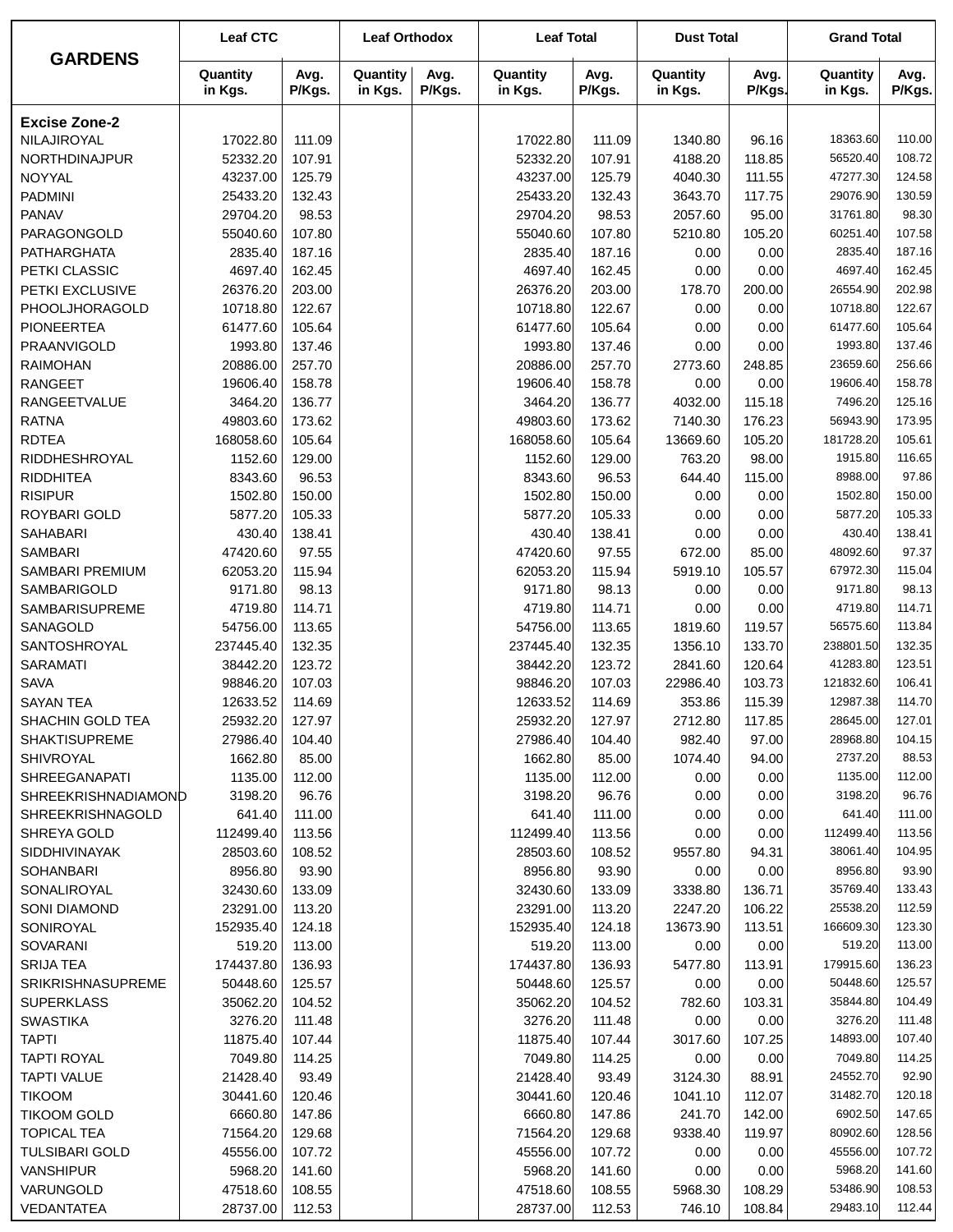|                                           | <b>Leaf CTC</b>       |                  | <b>Leaf Orthodox</b> |                | <b>Leaf Total</b>     |                  | <b>Dust Total</b>   |                  | <b>Grand Total</b>    |                  |
|-------------------------------------------|-----------------------|------------------|----------------------|----------------|-----------------------|------------------|---------------------|------------------|-----------------------|------------------|
| <b>GARDENS</b>                            | Quantity<br>in Kgs.   | Avg.<br>P/Kgs.   | Quantity<br>in Kgs.  | Avg.<br>P/Kgs. | Quantity<br>in Kgs.   | Avg.<br>P/Kgs.   | Quantity<br>in Kgs. | Avg.<br>P/Kgs.   | Quantity<br>in Kgs.   | Avg.<br>P/Kgs.   |
| <b>Excise Zone-2</b><br>ZARATEAPREMIUM    | 102766.80             | 126.14           |                      |                | 102766.80             | 126.14           | 1236.80             | 125.34           | 104003.60             | 126.13           |
| <b>District Total</b>                     | 5841440.52            | 123.24           |                      |                | 5841440.52            | 123.24           | 394017.86           | 121.20           | 6235458.38            | 123.12           |
| <b>Terai GARDENS</b>                      |                       |                  |                      |                |                       |                  |                     |                  |                       |                  |
|                                           |                       |                  |                      |                | 19232.40              |                  |                     |                  | 24642.00              | 135.87           |
| <b>AANAND</b><br><b>ASHAPUR</b>           | 19232.40<br>13881.40  | 133.57<br>134.93 |                      |                | 13881.40              | 133.57<br>134.93 | 5409.60<br>1386.80  | 144.03<br>129.34 | 15268.20              | 134.42           |
| <b>ATAL</b>                               | 78097.60              | 202.05           |                      |                | 78097.60              | 202.05           | 7850.40             | 177.43           | 85948.00              | 199.80           |
| AZAMABADSUPREME                           | 49605.00              | 176.06           |                      |                | 49605.00              | 176.06           | 8781.80             | 163.41           | 58386.80              | 174.16           |
| <b>BAGDOGRA</b>                           | 24551.60              | 116.08           |                      |                | 24551.60              | 116.08           | 1541.50             | 120.91           | 26093.10              | 116.36           |
| <b>BAGDOGRA CLASSIC</b>                   | 691.40                | 126.00           |                      |                | 691.40                | 126.00           | 0.00                | 0.00             | 691.40                | 126.00           |
| <b>BAGDOGRAGOLD</b>                       | 85295.40              | 193.40           |                      |                | 85295.40              | 193.40           | 2944.00             | 174.71           | 88239.40              | 192.78           |
| <b>BALASON</b>                            | 59856.20              | 113.48           |                      |                | 59856.20              | 113.48           | 3652.60             | 111.01           | 63508.80              | 113.34           |
| <b>BELGACHI</b><br><b>BELGACHIGOLD</b>    | 71759.00              | 134.10<br>156.21 |                      |                | 71759.00<br>94665.00  | 134.10           | 10224.20<br>3885.00 | 121.46           | 81983.20<br>98550.00  | 132.52<br>156.07 |
| <b>BELPUR</b>                             | 94665.00<br>23014.20  | 102.19           |                      |                | 23014.20              | 156.21<br>102.19 | 5193.00             | 152.66<br>103.01 | 28207.20              | 102.34           |
| <b>BHOJNARAIN</b>                         | 47162.80              | 136.58           |                      |                | 47162.80              | 136.58           | 4780.90             | 127.93           | 51943.70              | 135.78           |
| <b>BHOJNARAINGOLD</b>                     | 14255.60              | 191.86           |                      |                | 14255.60              | 191.86           | 1152.20             | 176.11           | 15407.80              | 190.69           |
| <b>BHOJNARAINSUPREME</b>                  | 3738.00               | 282.85           |                      |                | 3738.00               | 282.85           | 256.70              | 255.00           | 3994.70               | 281.06           |
| <b>BIJALIMONI</b>                         | 44088.60              | 209.36           |                      |                | 44088.60              | 209.36           | 3543.30             | 177.69           | 47631.90              | 207.01           |
| <b>BIJBARI</b>                            | 72636.80              | 132.83           |                      |                | 72636.80              | 132.83           | 10107.50            | 120.48           | 82744.30              | 131.32           |
| <b>BIJBARIGOLD</b>                        | 116328.60             | 192.15           |                      |                | 116328.60             | 192.15           | 15168.70            | 168.13           | 131497.30             | 189.38           |
| <b>BIJOYNAGAR</b>                         | 69252.40              | 143.75           |                      |                | 69252.40              | 143.75           | 3567.00             | 135.79           | 72819.40              | 143.36           |
| <b>BILATIBARI</b>                         | 255314.40             | 129.93           |                      |                | 255314.40             | 129.93           | 8332.20             | 102.49           | 263646.60             | 129.06           |
| <b>CHAMPASARI</b>                         | 6928.20               | 146.05           |                      |                | 6928.20               | 146.05           | 3513.30             | 143.87           | 10441.50              | 145.32           |
| CHANDAN                                   | 100368.60             | 137.03           |                      |                | 100368.60             | 137.03           | 8442.60             | 126.73           | 108811.20             | 136.23           |
| <b>DAGAPUR</b><br><b>DEBIJHORASUPREME</b> | 25127.00<br>97514.40  | 186.55<br>181.25 |                      |                | 25127.00<br>97514.40  | 186.55<br>181.25 | 5737.50<br>7991.00  | 167.07<br>166.40 | 30864.50<br>105505.40 | 182.93<br>180.12 |
| <b>FAGU</b>                               | 54476.80              | 152.07           |                      |                | 54476.80              | 152.07           | 13929.50            | 152.50           | 68406.30              | 152.16           |
| <b>FAGUROYAL</b>                          | 27377.00              | 228.31           |                      |                | 27377.00              | 228.31           | 4736.60             | 219.54           | 32113.60              | 227.02           |
| <b>FULBAR</b>                             | 52564.80              | 103.26           |                      |                | 52564.80              | 103.26           | 13566.00            | 106.00           | 66130.80              | 103.82           |
| <b>FULBARI</b>                            | 72236.40              | 187.75           |                      |                | 72236.40              | 187.75           | 7772.70             | 183.13           | 80009.10              | 187.30           |
| FULBARI HI GROWN                          | 62390.20              | 247.22           |                      |                | 62390.20              | 247.22           | 2813.00             | 247.21           | 65203.20              | 247.22           |
| <b>FULBARIPATAN</b>                       | 14025.60              | 135.36           |                      |                | 14025.60              | 135.36           | 2751.90             | 127.78           | 16777.50              | 134.12           |
| <b>FULBARIPATANCLONAL</b>                 | 33866.60              | 166.58           |                      |                | 33866.60              | 166.58           | 2491.30             | 153.10           | 36357.90              | 165.65           |
| <b>GIRISHCHANDRA</b>                      | 51493.20              | 133.80           |                      |                | 51493.20              | 133.80           | 2523.90             | 123.81           | 54017.10              | 133.33           |
| <b>GIRISHCHSUPER</b>                      | 36096.40              | 211.20           |                      |                | 36096.40              | 211.20           | 5986.90             | 147.99           | 42083.30              | 202.21           |
| <b>GITADEVI</b>                           | 47368.40              | 111.26           |                      |                | 47368.40              | 111.26           | 4992.90             | 111.10           | 52361.30              | 111.24           |
| <b>GOPALPURSUPER</b>                      | 18944.20              | 141.64           |                      |                | 18944.20              | 141.64           | 1605.50             | 123.11           | 20549.70<br>270596.80 | 140.20<br>119.11 |
| GOPE<br><b>GOPESUPREME</b>                | 248221.80<br>32143.80 | 119.58<br>150.98 |                      |                | 248221.80<br>32143.80 | 119.58<br>150.98 | 22375.00<br>2494.30 | 113.92<br>120.75 | 34638.10              | 148.80           |
| <b>GULMA</b>                              | 104058.00             | 290.28           |                      |                | 104058.00             | 290.28           | 22785.60            | 231.62           | 126843.60             | 279.74           |
| <b>GUNABARI</b>                           | 204653.20             | 117.49           |                      |                | 204653.20             | 117.49           | 5761.70             | 108.30           | 210414.90             | 117.24           |
| <b>HANSQUA</b>                            | 118426.80             | 234.78           |                      |                | 118426.80             | 234.78           | 14144.70            | 199.69           | 132571.50             | 231.04           |
| <b>ICHHAMOTI</b>                          | 294.20                | 131.00           |                      |                | 294.20                | 131.00           | 523.20              | 98.00            | 817.40                | 109.88           |
| ICHHAMOTIROYAL                            | 72415.40              | 214.89           |                      |                | 72415.40              | 214.89           | 2943.80             | 187.82           | 75359.20              | 213.83           |
| <b>JATINDRAMOHAN</b>                      | 302502.60             | 123.31           |                      |                | 302502.60             | 123.31           | 38836.30            | 114.96           | 341338.90             | 122.36           |
| <b>JATINDRAMOHANGOLD</b>                  | 41984.00              | 157.04           |                      |                | 41984.00              | 157.04           | 1172.90             | 182.43           | 43156.90              | 157.73           |
| <b>JAYABARI</b>                           | 43605.80              | 101.36           |                      |                | 43605.80              | 101.36           | 3088.40             | 95.39            | 46694.20              | 100.97           |
| JAYANTIKACLONAL                           | 25862.20              | 135.11           |                      |                | 25862.20              | 135.11           | 3285.30             | 129.22           | 29147.50              | 134.45           |
| <b>JAYANTIKAGOLD</b>                      | 60834.60              | 188.15           |                      |                | 60834.60              | 188.15           | 8342.30             | 177.42           | 69176.90<br>159177.20 | 186.85<br>123.41 |
| KACHAKALIGOLD<br>KAMALA                   | 149843.20<br>98370.20 | 123.41<br>161.52 |                      |                | 149843.20<br>98370.20 | 123.41<br>161.52 | 9334.00<br>23149.50 | 123.34<br>147.78 | 121519.70             | 158.90           |
| <b>KANTABARI</b>                          | 57411.20              | 117.26           |                      |                | 57411.20              | 117.26           | 4818.30             | 105.80           | 62229.50              | 116.37           |
| <b>KIRANCHANDRA</b>                       | 37414.40              | 125.46           |                      |                | 37414.40              | 125.46           | 4918.90             | 125.30           | 42333.30              | 125.44           |
| KIRANCHANDRAGOLD                          | 37330.20              | 183.42           |                      |                | 37330.20              | 183.42           | 3760.10             | 214.56           | 41090.30              | 186.27           |
| <b>KUSUM</b>                              | 43076.00              | 126.82           |                      |                | 43076.00              | 126.82           | 7052.00             | 119.90           | 50128.00              | 125.85           |
| <b>KUSUMGOLD</b>                          | 11937.40              | 246.00           |                      |                | 11937.40              | 246.00           | 1004.10             | 239.53           | 12941.50              | 245.49           |
|                                           |                       |                  |                      |                |                       |                  |                     |                  |                       |                  |